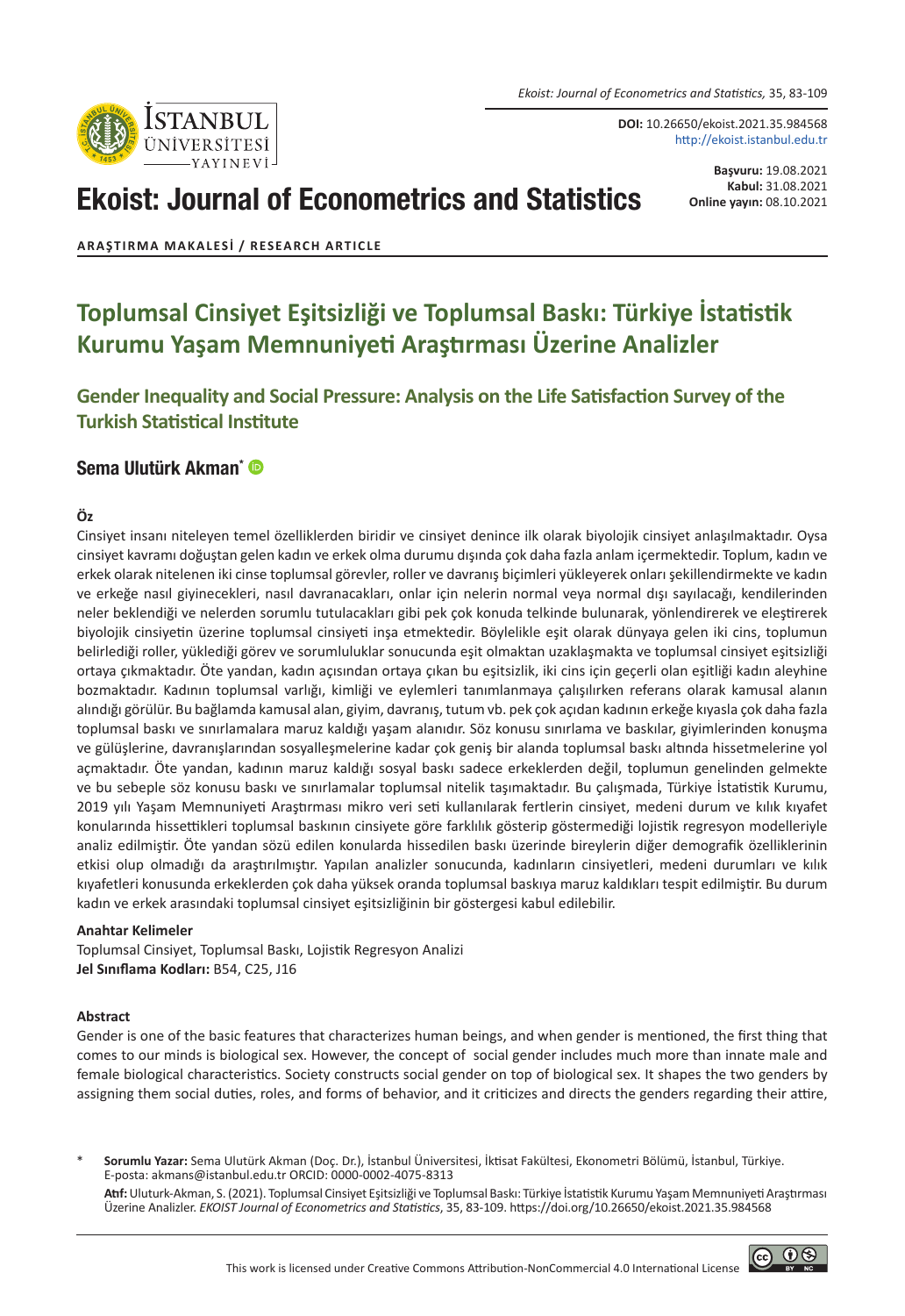behavior, what's considered normal or abnormal for them, what is expected from them, and what they will be held accountable for. Thus, the two sexes, which are born as equals, stop being equal as a result of the roles determined by society and the duties and responsibilities imposed by it, and gender inequality thus emerges. Furthermore, this disrupts equality to the detriment of women. It is seen that the public sphere is taken as a reference while trying to define the social existence, identity, and actions of women. In many ways, such as attire, behavior, attitude, etc. the public sphere is where women are exposed to much more social pressures and limitations than men. These limitations and pressures cause them to feel that they are under social pressure, from their clothing to their speech and mimics, from their behavior to their socialization. Moreover, the social pressure that women are exposed to is not only from men. It comes from the general society, and therefore, the pressures and limitations in question have a social character. This study aims to analyze the relationship between the demographic characteristics of individuals, especially gender, and the social pressure that individuals feel in terms of social gender and marital status using the logistic regression models, based on the Microdataset of the Turkish Statistical Institute, Life Satisfaction Research 2019. As a result of the analysis, it has been determined that women are exposed to social pressure at a much higher rate than men regarding their gender, marital status, and attire. This situation can be accepted as an indicator of gender inequality between men and women.

#### **Keywords**

Gender, Social Pressure, Logistic Regression Analysis **JEL Classification Codes:** B54, C25, J16

#### *Extended Summary*

Humans, defined as biological, psychological, social, and cultural beings, are born with various biological characteristics, like their sex. Some of them are shaped by genetic transition, some of them are shaped by the environment in which they live, and some are shaped by the psychological traits of their own persona and the social and cultural conditions of the society in which they live. In this context, each person is unique, with their identity shaped by their personality traits as well as the sociocultural and socioeconomic environment in which they live, as well as their biological characteristics.

With all these features that we have tried to explain above, a human is a member of the family, which is the smallest social institution, and a member of society in the broadest sense. Therefore, as a result of living in society, it is exposed to positive and negative effects, guidance, encouragement, and criticism at social and cultural levels throughout its life and it has to live in accordance with social and cultural norms adopted by the society. In this context, people are expected to dress, behave, and socialize according to the requirements of the social and cultural environment in which they live.

Gender is one of the main traits that characterizes human beings, and when it comes to gender, the first thing that comes to mind is the innate state of being male or female. However, the concept of social gender includes much more than innate male and female biological characteristics. In the biological sense, the distinction of individuals as male and female is reinforced by the gender roles assigned to the individual on the social plane from the first years of life. Society shapes the two sexes by assigning them social duties, roles, and forms of behavior. In this context, society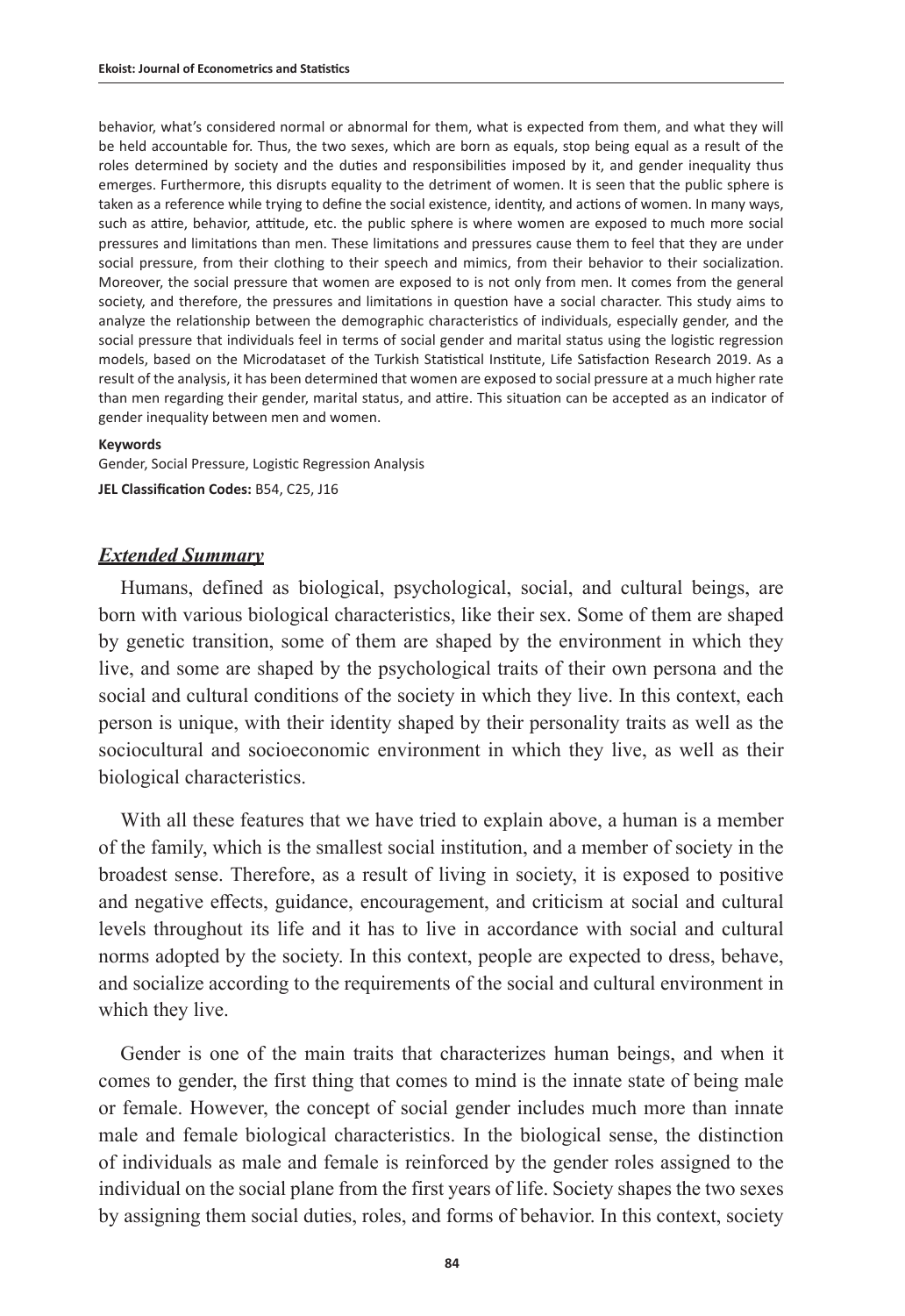builds gender on biological sex by suggesting, directing, and criticizing men and women on many issues such as how they dress, how they behave, what is considered normal and abnormal for them, what is expected of them, and what they will be held accountable for.

The two sexes, which are born as equals, stop being equal as a result of the roles determined by society and the duties and responsibilities imposed by it, and

gender inequality thus emerges. Furthermore, this gender inequality is to the detriment of women. This lack of balance causes women to be pushed into the living space, which is defined as the private space and which is limited to family and friends.

It is seen that the public sphere is taken as a reference while trying to define the social existence, identity, and actions of women. In many ways, such as attire, behavior, attitude, etc. the public sphere is where women are exposed to much more social pressures and limitations than men. In other words, the public sphere causes women to face various limitations and pressures in the living spaces where they are visible. These limitations and pressures cause them to feel that they are under social or societal pressure in a wide area, from their clothing to their speech and smiles, from their behavior to their socialization, and even to the hours they can be outside.

When evaluated in general, the limitations and pressures experienced by women in the public sphere are not only caused by men. They also originate from women who have been brought up with the value judgements of the society, whose gender perception has been determined and adopted according to a conservative understanding, and who do not question the social order in which they live. For this reason, the oppression and restrictions on women have the characteristics of social or societal pressure.

Social pressure is the behavioral and spiritual sanction power that society creates on people, and it emerges when a society tries to ensure that all individuals assimilate to the thoughts and behavior patterns it has adopted.

Although social pressure is felt on all individuals in the society, it is more effective on women, depending on the perception of gender. In underdeveloped or developing countries and traditional societies where gender inequality is evident, the social pressure that women are exposed to is more widespread and severe.

 The Life Satisfaction Survey is carried out every year by the Turkish Statistical Institute, and questions are also included in the survey in order to determine the social pressure that the participants feel about various issues.

 In this study, the questions asked in order to determine the social pressure that the participants felt about gender, marital status, and attire were based on questions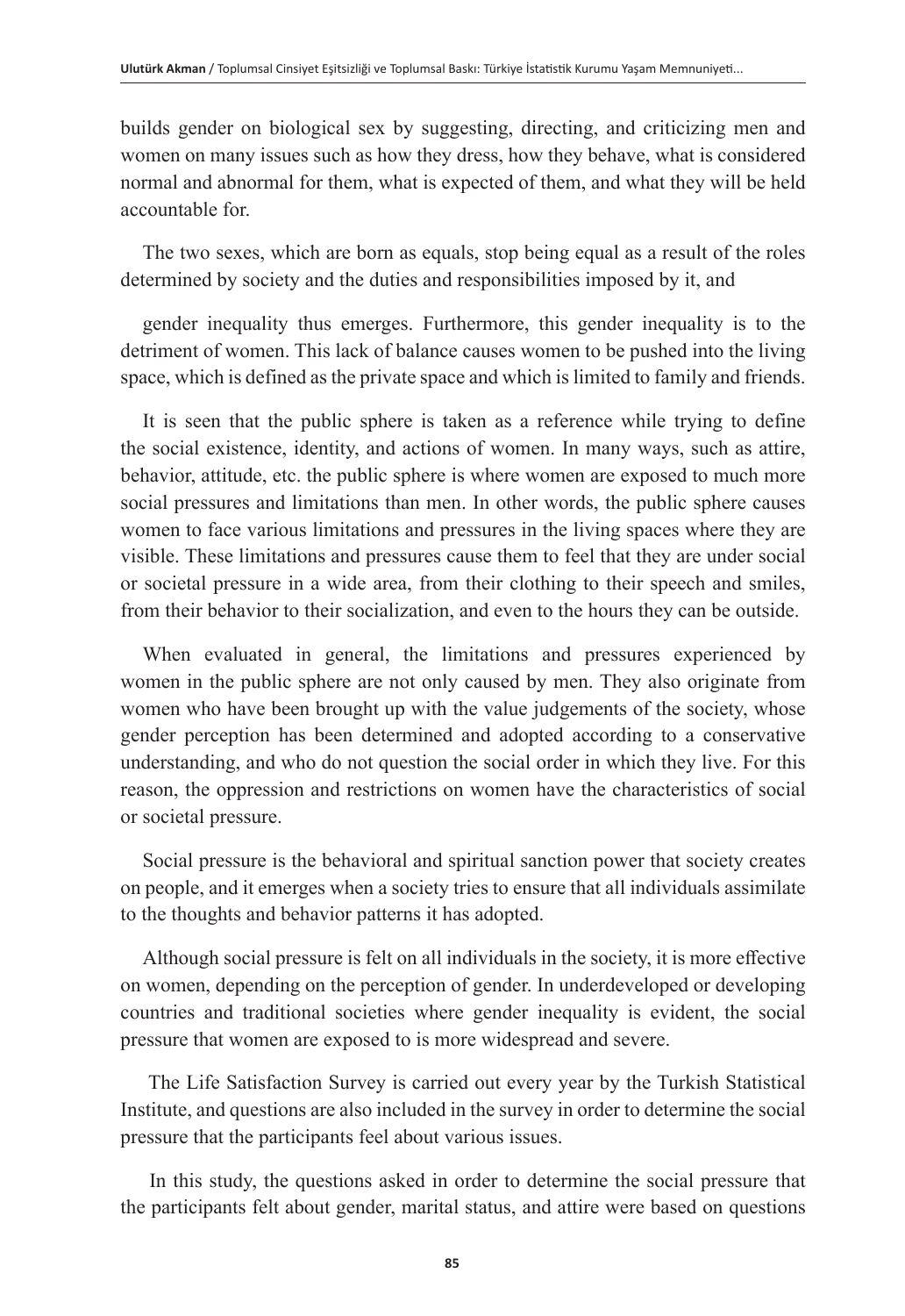mentioned in the Life Satisfaction Survey…, and the relationship between the social pressure felt and the demographic characteristics of individuals, especially gender, were analyzed with logistic regression models.

As a result of the analysis, it has been determined that women are exposed to social pressure at a much higher rate than men in terms of their gender, marital status, and attire. This situation can be accepted as an indicator of gender inequality between men and women.

Furthermore, it is understood that the pressure felt regarding gender and marital status is higher in individuals who have never been married or divorced, and that the pressure regarding attire is especially high in individuals who have never been married.

In terms of education and age groups, it is seen that the pressure regarding gender and clothing is higher at younger ages, the pressure regarding gender and marital status increases as the education level increases, and the pressure felt regarding clothing is higher especially for people with a higher level of education (master's degree, etc.).

As a result, women feel that they are exposed to more social pressure than men in terms of gender, marital status, and attire. When evaluated in general, it is seen that social pressure is felt more in terms of gender, marital status, and dress at younger ages, and social pressure is felt more as the education level increases.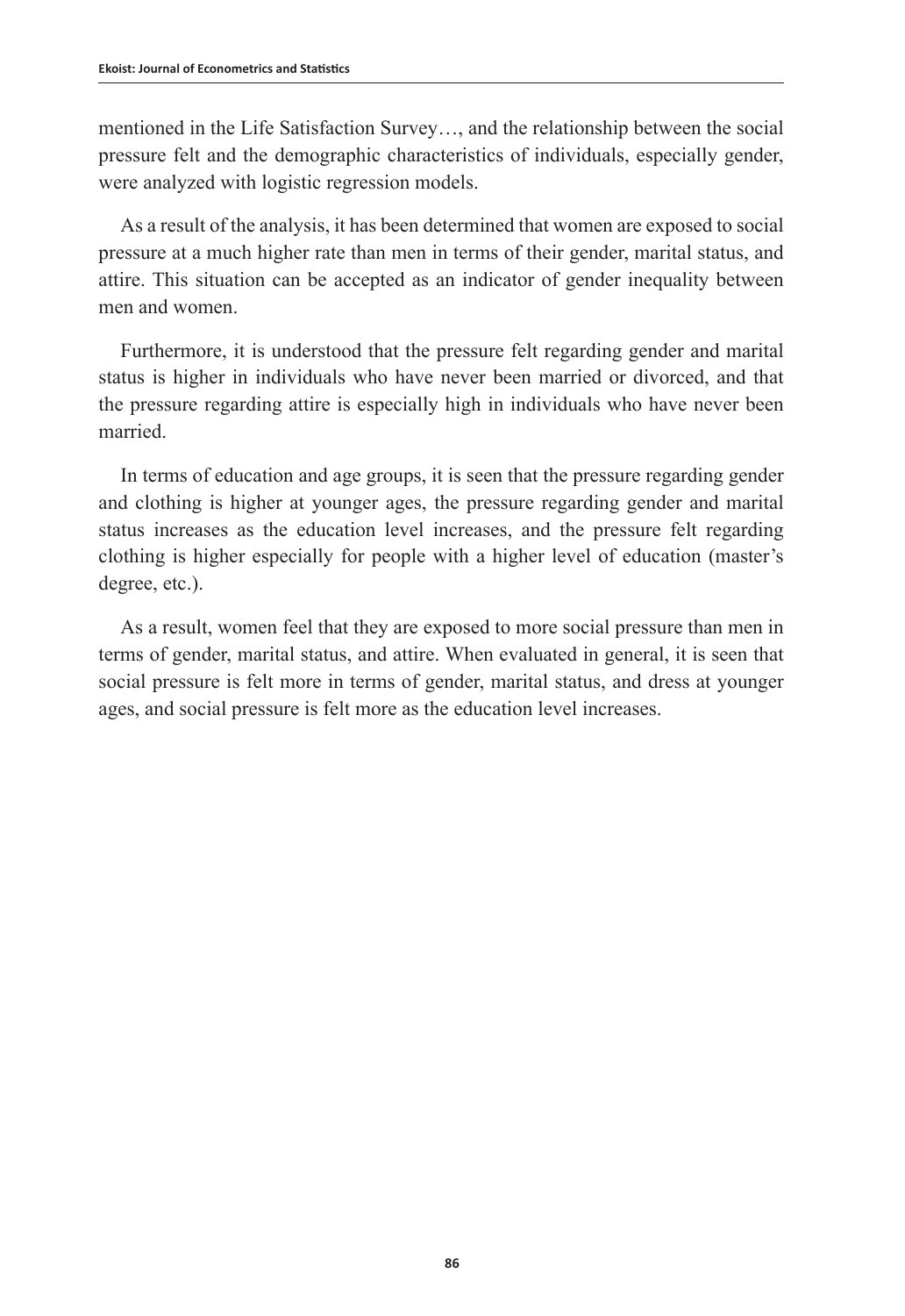### **Toplumsal Cinsiyet Eşitsizliği ve Toplumsal Baskı: Türkiye İstatistik Kurumu Yaşam Memnuniyeti Araştırması Üzerine Analizler**

İnsan, son derece karmaşık yapısıyla biyolojik, psikolojik, sosyal ve kültürel bir varlık olarak tanımlanabilir. Bu tanıma göre insan öncelikle hücrelerden, organlardan ve sistemlerden oluşan bir biyolojik varlıktır. Genel olarak fiziksel özellikler şeklinde tanımlayabileceğimiz biyolojik varlık olma halinin yanında aynı zamanda psikolojik bir varlıktır. Nitekim, duygusallık, çalışkanlık, açık sözlülük vb. kişilik özelliklerine, mutlu, mutsuz, öfkeli, sevinçli ya da heyecanlı gibi duygu durumlarına sahip olabilmektedir. Öte yandan insan, toplum içinde var olan sosyolojik bir varlıktır. Toplum içinde doğar ve içinde doğduğu toplumun kurallarına göre yaşamını sürdürür. Sosyal varlık olmanın bir uzantısı da insanın kültürel bir varlık olması durumudur. İnsan içinde yaşadığı toplumun gelenek ve görenekleri yanında değer yargılarıyla şekillenmekte ve bu anlamda içinde yaşadığı toplumun kültürel özelliklerinden de etkilenmektedir. Tüm bu bileşenler sonucunda insan, cinsiyet başta olmak üzere çeşitli biyolojik özelliklerle dünyaya gelmekte, bir kısmı genetik geçişle bir kısmı yaşadığı çevreyle bir kısmı ise tamamen kendi karakteriyle ilgili psikolojik özellikleriyle ve içinde yaşadığı toplumun sosyal ve kültürel koşullarıyla şekillenmektedir. Bu bağlamda her insan, biyolojik özellikleriyle beraber yaşadığı sosyokültürel ve sosyoekonomik çevrenin yanında kişilik özelliklerinin de etkisiyle kendi kimliğini oluşturmakta ve bu açıdan benzersiz ve tek olma niteliği taşımaktadır.

Yukarıda açıklamaya çalıştığımız tüm bu özellikleriyle insan en küçük sosyal kurum olan ailenin ve en geniş sosyal kurum olan toplumun bir üyesidir. Dolayısıyla, toplum içinde yaşıyor olması sebebiyle de hayatı boyunca sosyal ve kültürel düzeyde olumlu ve olumsuz etkilere, yönlendirmelere, teşvik ve eleştirilere maruz bırakılarak kendisinden, toplumca benimsenmiş sosyal ve kültürel normlara uygun biçimde yaşaması, giyinmesi, davranması ve sosyalleşmesi beklenmektedir.

Öte yandan cinsiyet kavramı sadece biyolojiye veya toplumsal cinsiyet rollerine indirgenemeyecek kadar geniş bir kavramdır. Çünkü insanın doğumu aşamasında biosantrik (biyolojik merkezli) olan cinsiyet, zaman içinde toplum normlarını öğrenip benimsemek suretiyle sosyosantrik (toplum merkezli) tanımlanmaya başlar. İnsanların toplum içinde ifa edecekleri roller ve bunu öğrenme biçimleri cinsiyete bağlı olarak farklılıklar gösterir. Zaman içinde kadının erkekten, erkeğin kadından farklı sosyalleşmesi de biyolojik yapıya bağlı olarak farklı gelişir (Güdücü, 2018: 14). Bu anlamda toplum, daha doğru ifadeyle kültür, kadın ve erkeğin nasıl davranacağına ilişkin beklentilerin sosyal olarak yapılandırıldığı yerdir (Üner, 2008: 6; akt: Çiçekli, 2019: 3).

Kadınlar ve erkekler arasındaki cinsiyet farklılığı, biyolojik özellikler, davranışlar, düşünce sistemi vb. pek çok açıdan erkeklerin ve kadınların farklı oldukları biçiminde yorumlanmakta ve bunun sebebi çeşitli faktörler üzerinden açıklanmaya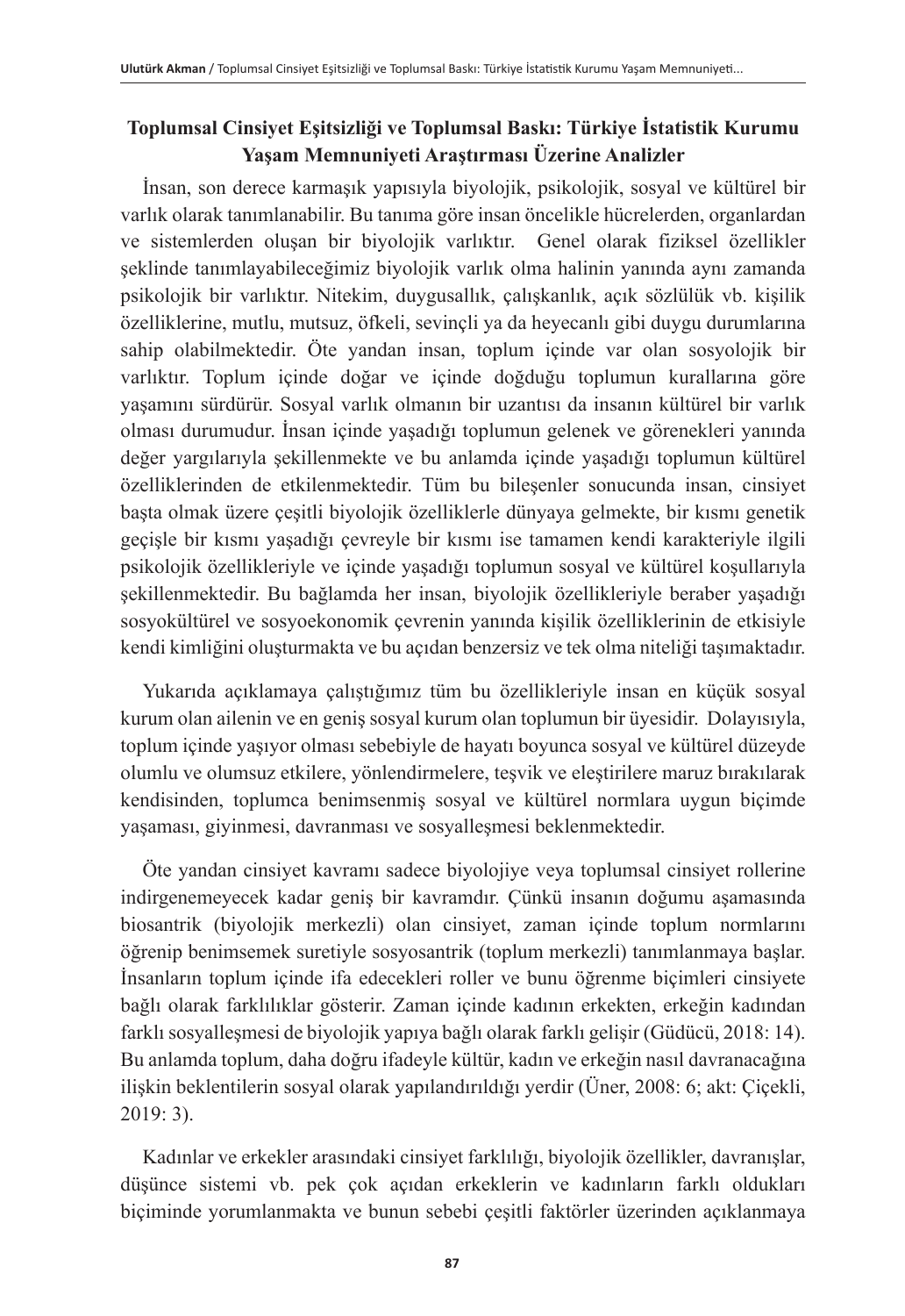çalışılmaktadır. Bu faktörler arasında biyolojik faktörlerden kaynaklanan farklılıklar ve sosyal kurumlarının etkisi sonucunda oluşan farklılıklar özellikle vurgulanmaktadır. Biyolojik faktörlerden kaynaklanan farklılıklar, kadın ya da erkek olmanın biyolojik tarafını oluşturmaktadır. Şüphesiz bu, daha doğumdan çok önce anne karnında belirlenmiş olan cinsiyet ve buna bağlı salgılanan hormonlar ve beynin yapısı gibi biyolojik özellikleri ifade etmektedir. Sosyal kurumların etkisi sonucunda oluşan farklılıklar ise aile ve toplumun kadın ya da erkek olmak konusunda iki cinse biçtiği farklı rol ve davranışlardan ayrıca kadının ve erkeğin toplum içinde farklı görevler yerine getirmelerine duyulan ihtiyaçtan kaynaklanan farklılıklardır.

Tüm bu açıklamalar dikkate alındığında cinsiyet, sadece bireylerin biyolojik özelliklerine göre yapılan bir ayrım olmayıp dünyaya geldiği ilk günden itibaren çocuğa alınan kıyafet ve oyuncaklarla başlayan ve daha sonra kendisinden beklenen davranışlar ve sorumluluklarla devam eden bir süreç sonucunda oluşmaktadır. Bu noktada karşımıza bireylerin kendilerini nasıl görmeleri ve diğer bireylere nasıl davranmaları gerektiğine yönelik sosyal ve kültürel rolleri belirleyen toplumsal cinsiyet kavramı çıkmaktadır.

Doğuşta insan üst kavramı altında eşit olarak dünyaya gelen iki cins, toplumun belirlediği roller, yüklediği görev ve sorumluluklar ve dayattığı davranış modelleri sonucunda eşit olmaktan uzaklaşmakta ve toplumsal cinsiyet eşitsizliği ortaya çıkmaktadır. Öte yandan, toplumsal cinsiyet eşitsizliği kadına yönelik olarak yaşanmakta diğer deyişle doğuşta iki cins için geçerli olan eşitlik kadın aleyhine bozulmaktadır. Kadın aleyhine bozulan bu denge, kamusal alan özel alan ayrımı içinde kadının özel alan olarak nitelenen ve aile, arkadaş çevresiyle sınırlı olan yaşam alanına itilmesine sebep olmaktadır.

Kadının toplumsal varlığı, kimliği ve eylemleri tanımlanmaya çalışılırken referans noktası olarak kamusal alanın alındığı görülür. Bu bağlamda kamusal alan, giyim, davranış, tutum vb. pek çok açıdan kadının erkeğe kıyasla çok daha fazla toplumsal baskıya maruz kaldığı yaşam alanıdır. Başka bir deyişle, kamusal alan, kadınların görünür oldukları yaşam alanlarında çeşitli sınırlama ve baskılara uğramasına sebep olmaktadır. Söz konusu sınırlama ve baskılar, giyimlerinden konuşma ve gülüşlerine, davranışlarından sosyalleşmelerine ve hatta dışarıda bulunabilecekleri saatlere kadar çok geniş bir alanda toplumsal ya da sosyal baskı altında hissetmelerine yol açmaktadır.

Toplumsal baskı, toplum içinde yer alan tüm bireyler üzerinde hissedilmekle birlikte toplumsal cinsiyet algısına bağlı olarak kadınlar üzerinde daha etkilidir. Toplumsal cinsiyet eşitsizliğinin belirgin yaşandığı az gelişmiş ya da gelişmekte olan ülkelerde ve geleneksel toplumlarda kadınların maruz kaldığı toplumsal baskı daha yaygın ve şiddetli olmaktadır.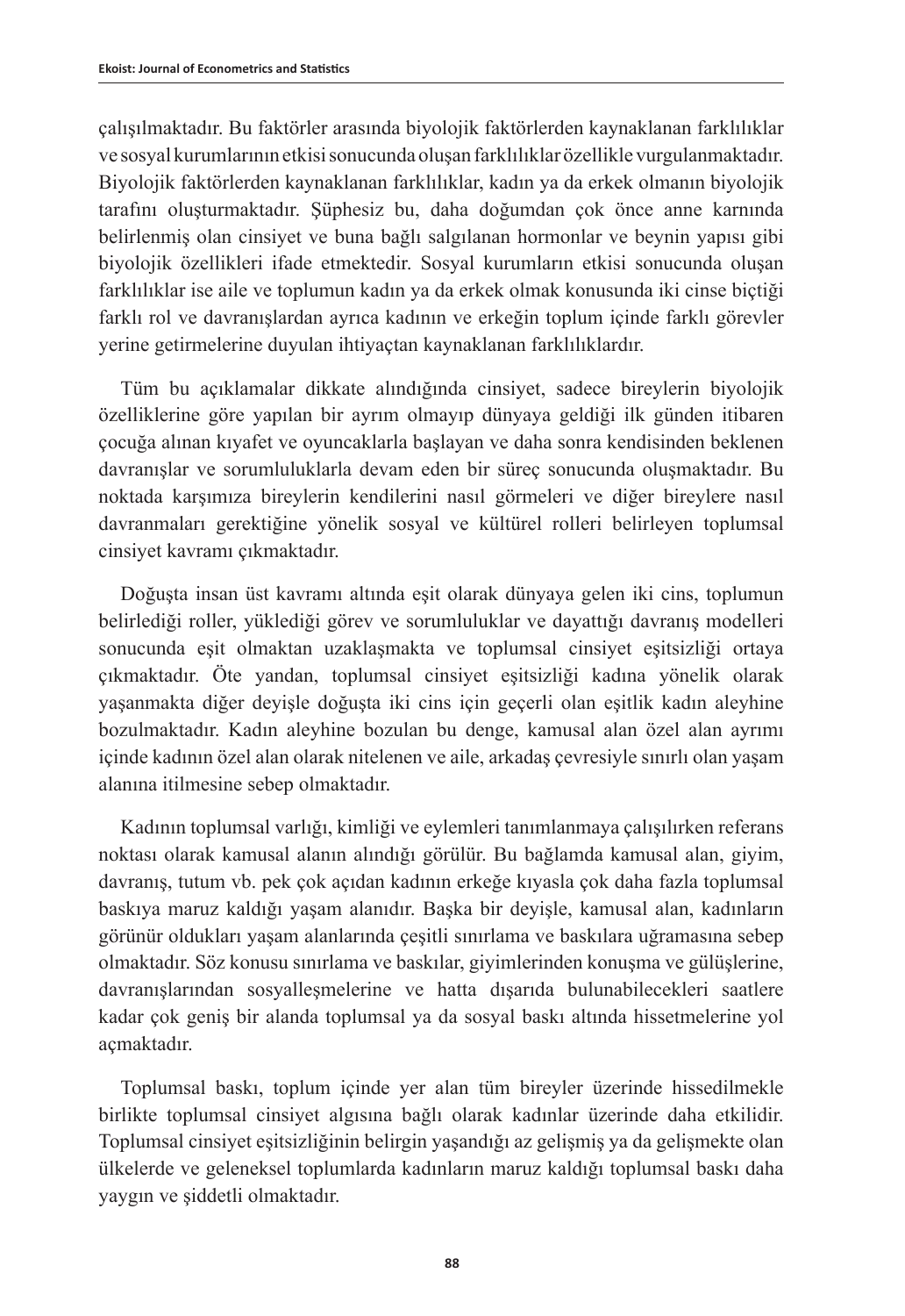Çalışmanın ana konusunu Türkiye İstatistik Kurumu 2019 yılı Yaşam Memnuniyeti Araştırması'nın mikro veri setinde yer alan ve fert düzeyinde toplumsal baskı algısını belirlemeyi amaçlayan maddelerin, başta cinsiyet olmak üzere diğer demografik özelliklere göre analizi oluşturmaktadır. Bu amaçla, toplumsal baskıyla ilgili olarak toplumsal cinsiyet kavramı ve toplumsal cinsiyet eşitsizliği açıklanmaya çalışılacak, bireyler üzerinde toplumsal baskının daha ziyade kamusal alanda yaşanıyor olması sebebiyle de özel ve kamusal alan kavramları açıklanarak toplumsal ve sosyal baskının tanımı ve kapsamı üzerinde durulacaktır.

Öte yandan, sözü edilen sorular içinde yer alan katılımcıların, cinsiyet, medeni durum ve giyim kuşam konularında hissettikleri toplumsal baskıyı belirlemek amacıyla sorulan sorular temel alınarak hissedilen toplumsal baskının başta cinsiyet olmak üzere bireylerin demografik özellikleriyle ilişkisi lojistik regresyon modelleriyle analiz edilecektir.

#### **Toplumsal Cinsiyet Kavramı ve Toplumsal Cinsiyet Eşitsizliği**

Günlük yaşamda kadın ve erkek dendiğinde öncelikle bireyin biyolojik anlamda dişi (female) ya da erkek (male) olduğu anlaşılır. Bu, cinsiyetin biyolojik boyutunu oluşturur. Oysa, biyolojik farklılıklar dışında, toplumun bireye sunduğu roller sisteminde de kadın ve erkek biçiminde bir ayrım söz konusudur. Biyolojik boyut ile biyolojik boyut temeli üzerine inşa edilen toplumsal boyut çok farklı şeyler ifade etmektedir. Genel olarak bakıldığında insan, biyolojik olarak belirli bir cinsiyet ile doğar ve istisnalar dışında tüm hayatını bu şekilde sürdürür. Toplumsal boyut açısından bakıldığında ise cinsiyet, doğuştan gelen kadın erkek olmaya dair bu veri özelliği temel alarak toplum tarafından inşa edilen bir durumu ifade eder. Doğduğu andan itibaren insan, başlangıçta anne-baba ve aile üyeleri sonrasında toplum etkisiyle biyolojik cinsiyet ekseninde anlam kazanan davranışlar örgüsünün bir mensubu haline getirilir. Önce anne ve baba, toplumun kendilerine öğrettiği şekilde, doğacak bebeklerinin cinsiyetine uygun renk ve özelliklerde giysi ve eşyalar hazırlamak suretiyle bebeğin tüm yaşamı boyunca uymak zorunda kalacağı davranışlar, tutumlar ve roller örgüsünün inşa edilmesinde ilk görevi üstlenerek ilk adımı atmış olurlar. Dünyaya gelip büyümeye başlayınca da bebeğe, yine cinsiyetine uygun renk ve özelliklerde giysiler giydirilerek, oyuncaklar alınarak, oyunlar oynanarak ve ilerleyen zamanlarda saçının şekli ve uzunluğunun ne olması gerektiğinden, nerede nasıl davranması gerektiğine kadar cinsiyeti açısından uygun olan ve olmayan davranışların neler olduğuna yönelik son derece açık teşvik ve uyarılarla inşa sürecine devam etmektedirler (Vatandaş, 2011: 30).

Dolayısıyla insan, daha doğmadan önce biyolojik cinsiyeti üzerinden kadın ve erkek şeklinde kesin çizgilerle iki kategoriye ayrılmakta ve sonrasında da cinsiyetleriyle uygun biçimde kendilerine biçilen kadın ve erkek rollerine uygun hareket etmeleri konusunda doğrudan ve dolaylı olarak eğitilmekte ve yönlendirilmektedir.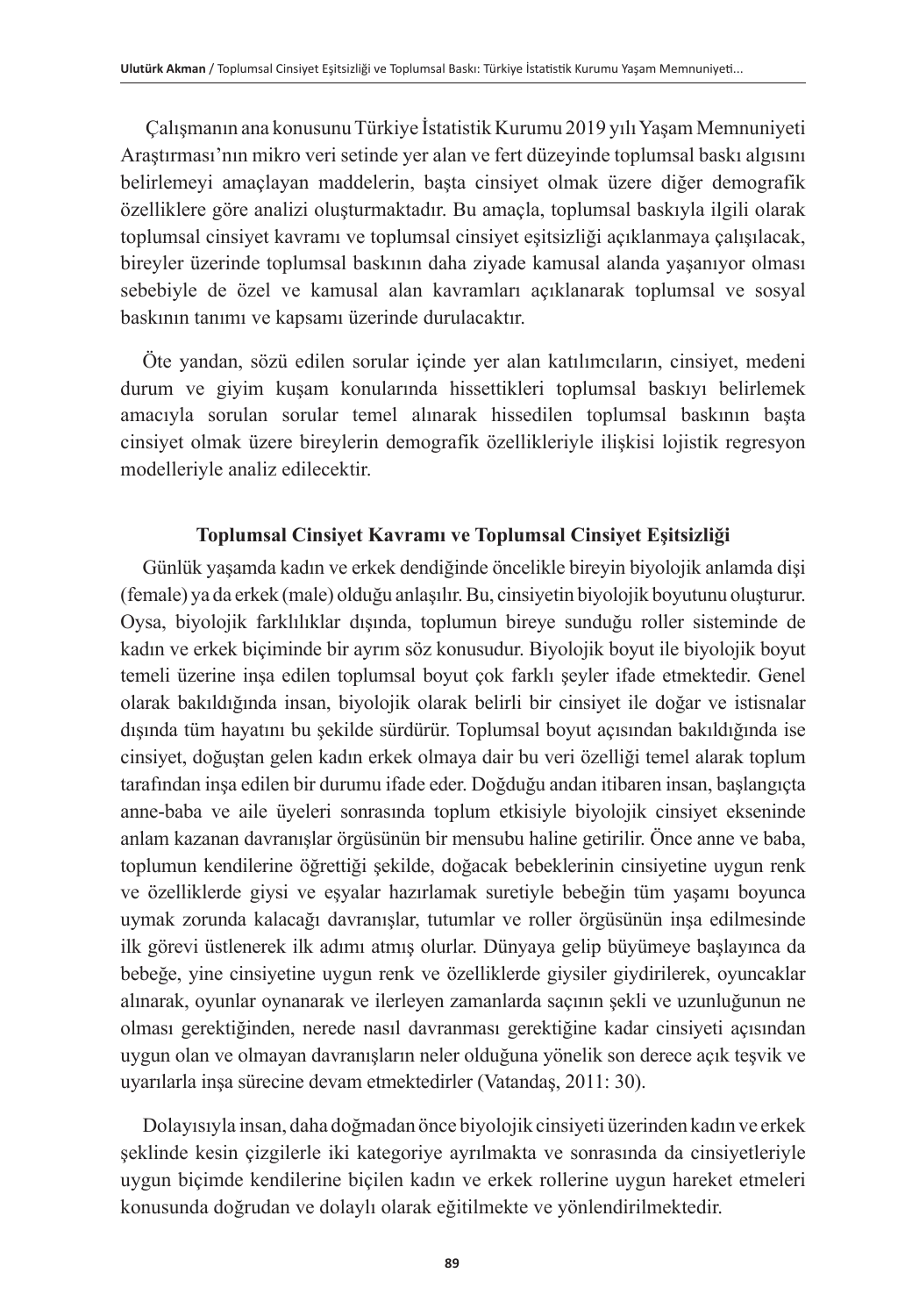Toplumsal cinsiyet olgusu, derinliği değişmekle birlikte dünyanın pek çok ülke ve toplumunda yaşanmakta olan bir eşitsizlik sorunudur. Toplumsal cinsiyete dayanarak erkek ve kadına biçilen değerler, rol ve kalıplar, hiyerarşik olarak erkeğin üstte ve önde bulunması suretiyle ayrıştırıcıdır. Kadın, toplumsal olarak belirlenmiş cinsiyetinden ötürü erkekten ayrı, ötede, öteki olarak tutulmaktadır. Dolayısıyla kadınlık, erkeklik statülerinin imkân ve izin verdiği ölçüde erkek egemen kültür tarafından oluşturulmuş bir kurgudur (Bingöl, 2014: 113).

Toplum, kadın ve erkek cinsiyeti ile dünyaya gelen bireyleri yetiştirirken belli roller çerçevesinde kodlayarak aile, çevre, eğitim, kültür vb. etkilerle onların toplumsal cinsiyet kimliklerini oluşturmaktadır (Çiçekli, 2019: 3). Bu bağlamda toplum, bireyin biyolojik cinsiyetini değişmez bir unsur kabul ederek tüm davranışların cinsiyete uygun olmasını istemekte ayrıca cinsiyetlere yönelik toplumsal açıdan kabul görmüş davranışların kadınlar ve erkekler tarafından benimsenerek uygulanması konusunda da zorlayıcı bir tutum sergilemektedir.

Biyolojik temelde kadın ve erkek olarak iki kategoriye ayrılan cinsiyet düzeyleri ve bu düzeyler üzerine aile ve toplum tarafından yukarıda kısaca özetlenen şekilde inşa edilen ve toplumsal rol ve davranış modelleri dayatılarak yaratılan toplumsal manada cinsiyet, bilimsel olarak iki farklı kavramla ifade edilmekte, biyolojik cinsiyet (sex) ve toplumsal cinsiyet (gender) olarak adlandırılmaktadır. Biyolojik olarak kadın ve erkek olmak, doğal ve doğuştan gelen bir ayrım olarak nitelendirilirken kadınlık ve erkeklik ise toplumsallaşma süreciyle beraber kültürel bir yapılanmaya işaret etmektedir" (Hepşen, 2010: 14). Bu manada, kadın-erkek ile kadınlık-erkeklik farklı kavramlardır. Buna göre insan, biyolojik anlamda bir dişi ya da eril bedenle dünyaya gelir ve bedenin cinsiyeti, doğuştan gelen en doğal ve temel özelliklerden biridir. Bedenin ince ve zayıf mı yoksa kalın ve güçlü mü; doğurgan mı yahut doğurtan mı olacağı gibi ayrımlar bu biyolojik temele göre belirlenmektedir. Biyolojinin tanımladığı kadın ve erkek beden cinsiyeti aslında neredeyse yalnızca bundan ibarettir (Bingöl, 2014: 108).

Cinsiyet kelimesinin taşıdığı anlamın zaman içinde sınırlarını genişleterek özellikle son yıllarda, daha kapsamlı bir hal aldığı ve erkek ile kadının toplumsal ve kültürel özelliklere göre inşa edilen rollerini tanımladığı kabul edilmektedir (Keskin 2014: 45; akt. Keskin ve Ulusan, 2016: 50).

Biyolojik cinsiyetten farklı bir kavram olarak toplumsal cinsiyet kavramını 1972 yılında yayınlanan Sex, Gender and Society çalışmasıyla Ann Oakley sosyoloji literatürüne kazandırmıştır. Adı geçen çalışmada, biyolojik açıdan kadın/erkek ayrımı anlatılmakta ve toplumsal cinsiyet açısından kadınlık ve erkeklik arasındaki eşit olmayan dağılıma vurgu yapılmaktadır (Marshall, 1998: 98).

Biyolojik bir kavram olarak cinsiyet insanın değiştirilemez fiziksel özelliklerini ifade ederken toplumsal cinsiyet beşeridir yani insanlar tarafından geliştirilmiş bir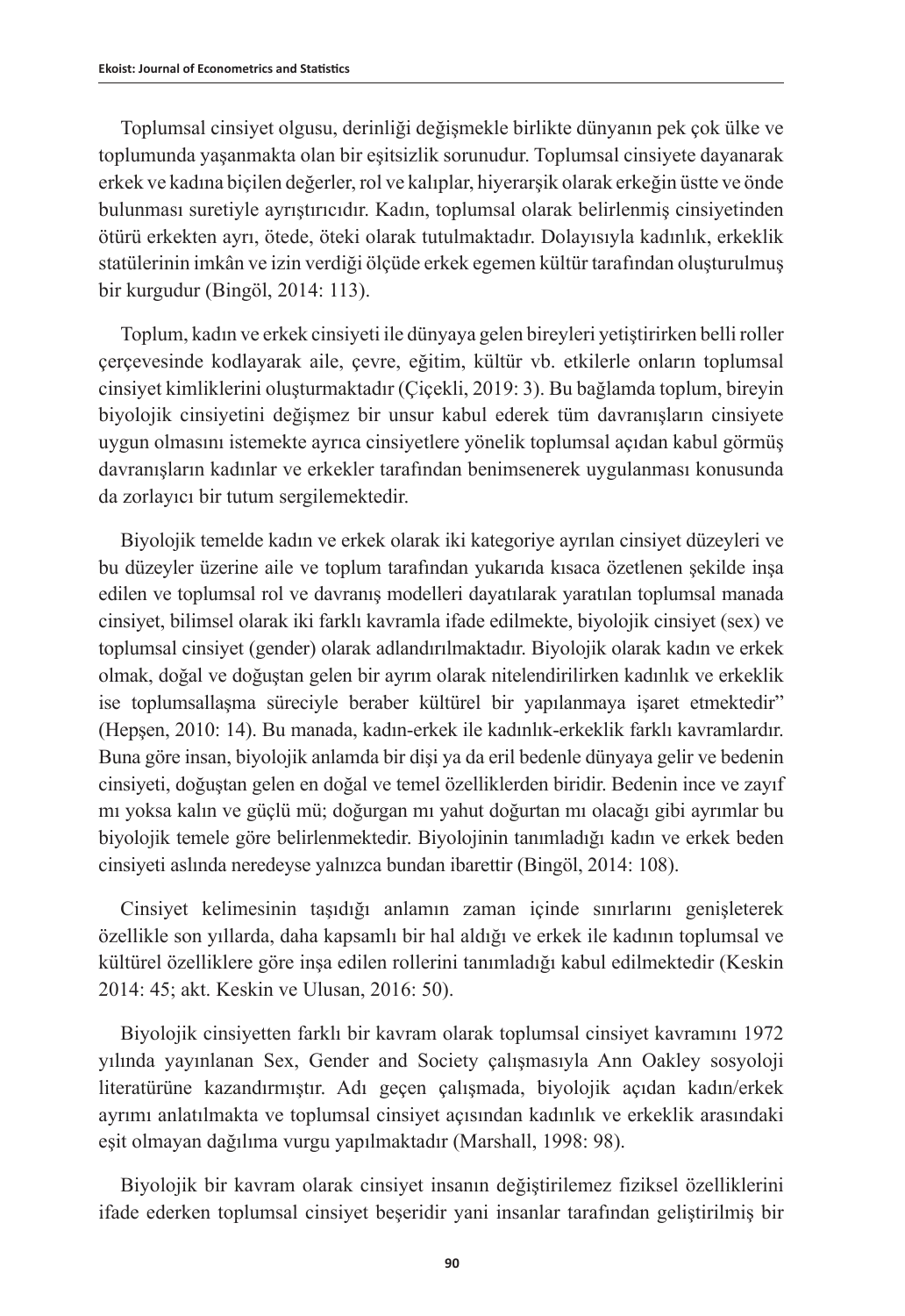kavramdır. Başka bir ifadeyle cinsiyet biyolojik bir temeldir ancak beraberinde getirdiği sosyal rollerin tanımlanması, isimlendirilmesi, biçimlendirilmesi, teşvik edilmesi ve bastırılma süreci bütünüyle kültüreldir (Tunç, 2014: 611). Dolayısıyla dünyanın her yerinde biyolojik olarak kadın ve erkek olma hâli aynı durumu göstermekteyken, toplumsal cinsiyet içinde yaşanılan kültüre göre şekillenen ve öğrenilen bir kavramı ifade etmektedir. Nitekim, toplumsal cinsiyet konusunda yapılan çalışmalarda toplumsallaşmaya ve öğrenilmiş cinsiyet rollerine vurgu yapıldığı görülmektedir. Bu noktada toplumsal cinsiyetin oluşması ya da şekillenmesi konusunda sosyal rol kuramı, etkileşimsel model ve sosyal öğrenme kuramı olarak adlandırılan üç temel yaklaşımda, toplumsal cinsiyet rollerinin sonradan kazanıldığı ve belirli toplumsal koşullar ve aktörlerin etkisi altında şekillendiği savunulmaktadır. Örneğin sosyal rol kuramında iki cins arasında toplumsal farklılıkların oluşmasında aile ve toplum yanında sosyal yaşamların etkili rol oynadığı kabul edilmekte, etkileşimsel modelde kişisel tercihlerin, içinde bulunulan ortamın koşullarının ve başkalarının davranışlarının belirleyici olduğu kabul edilmektedir. Sosyal öğrenme kuramında ise toplumsal cinsiyete yönelik davranışların bireyler tarafından öğrenilerek kazanıldığına vurgu yapılmaktadır (Keskin ve Ulusan, 2016: 63). Diğer bir deyişle toplumsal cinsiyet farklılıklarını ortaya koyan çeşitli faktörler bulunmakla beraber aile, içinde yaşanılan çevre, toplum ve kültür toplumsal cinsiyetin oluşumunda doğrudan ve dolaylı etkileri olan ortak unsurlar olarak değerlendirilmektedir.

 Toplumsal cinsiyeti inşa eden, besleyerek devam etmesini sağlayan unsurların genel olarak iki ayrı boyutta açıklanabilecek düşünce yapılarıyla ilgili olduğu kabul edilir. Bunlardan ilki cinsiyet ön yargılarıdır ve cinsiyetlere ilişkin davranışları, tutumları, tepkileri ve cinsler arasındaki farklılıklara ilişkin kalıplaşmış inançları kapsamaktadır. İkincisi ise ideal erkekle ideal kadının sahip olması beklenen özellikler ve iki cins arasında bulunması gerektiğine inanılan farklılıklarla ilgilidir. Bu farklılıkların hayata yansıyan boyutunu ise kadın ve erkeğin üstlendiği roller oluşturmaktadır (Vatandaş, 2011: 36).

Toplumsal cinsiyet, ayrıca bireylere atfedilen bir statüdür ya da diğer deyişle toplumsal anlamda bir konumdur ve bireyler kendilerine atfedilen statüleri üzerinde söz sahibi değillerdir. Öte yandan, toplumsal cinsiyet bireylerin kendilerini nasıl görmeleri ve diğer bireylere nasıl davranmaları gerektiği konusunda da belirleyicidir ve çoğunlukla sosyal farklılaşmaya zemin hazırlamaktadır (Demirbilek, 2007:13). Bu bağlamda toplumsal cinsiyet, ev içi iş bölümünden, meslek tercihlerine; giyim, kuşam, görünümden davranışlara kadar yaşamın pek çok alanında bireyleri etkilemektedir.

Medeni kanuna göre, her insanın hak ehliyeti vardır ve herkes hak ehliyetinin sınırları içinde haklara ve borçlara ehil olmada eşittir. Bu hükme göre, bütün insanların, insan onuruna yaraşır biçimde davranılmaya hakkı vardır ve bu haklar insan olmaktan kaynaklanan vazgeçilemez ve devredilemez haklardır. Öte yandan söz konusu haklar,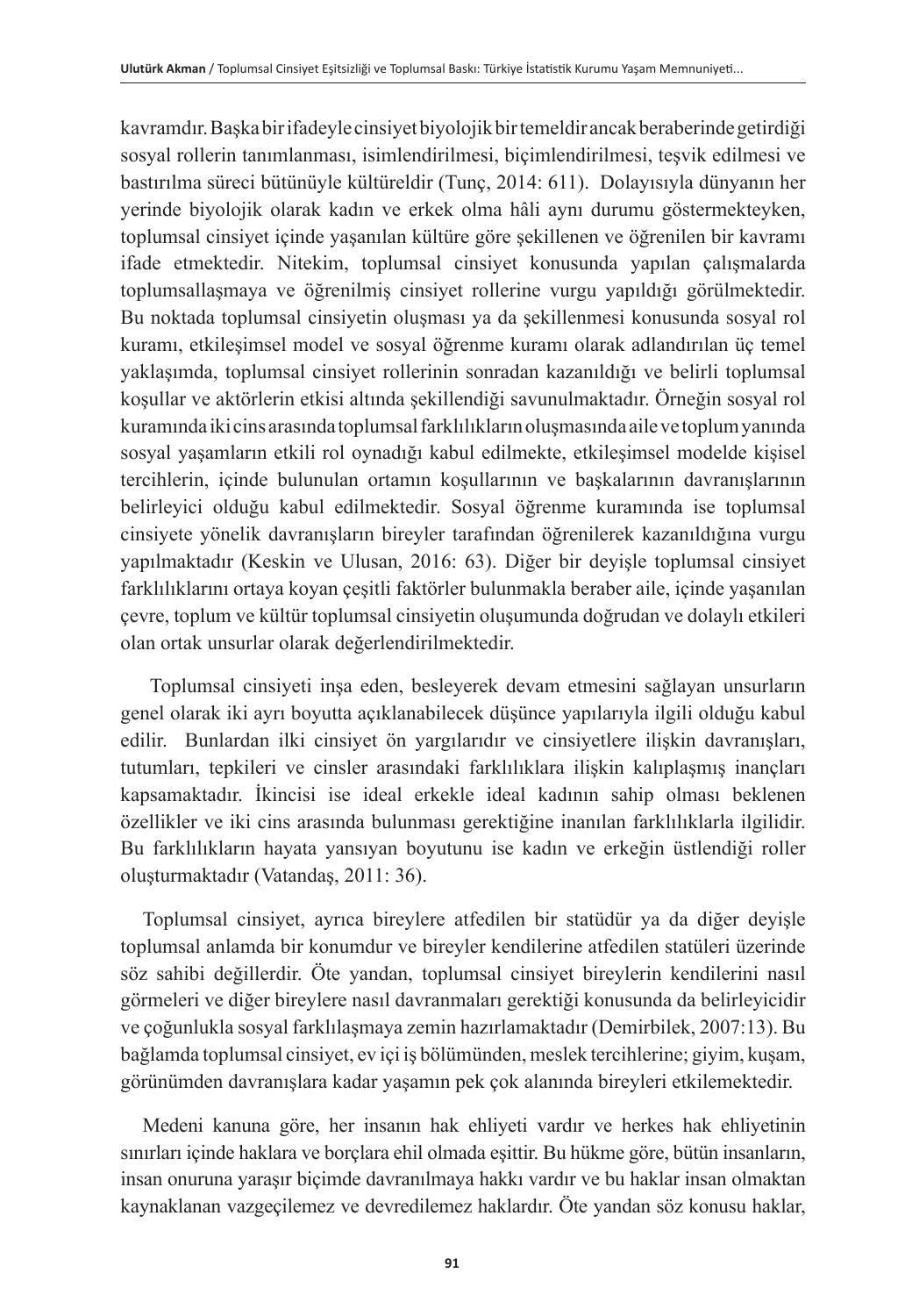her türlü sosyal politika, kamusal yarar ya da başka ahlaksal ya da siyasal kaygının üzerinde bir değeri temsil etmektedir. Dolayısıyla, hukuksal açıdan bakıldığında insan kavramının, cinsiyet, ırk, renk ve dil gibi her tür ayrıştırmanın dışında bir üst kavram olarak soyut şekilde tanımlandığı ve değerlendirildiği görülür. Bu bağlamda insanlar arasında söz konusu olan eşitlik, yalnızca hukuksal açıdan güvence altına alınmıştır. Oysa bireyler toplumsal yaşam içinde somut aidiyetler neticesinde belirli bir ırka, sınıfa, etnik gruba ve/veya cinsiyete ait hissederek yaşamakta ve toplumsal yaşamda eşit ilişkiler değil, güç ilişkileri geçerli olmaktadır. Bahsedilen iktidar ilişkileri içinde egemen olanı temsil eden bir somut insan tanımı vardır ve o insan da erkektir (Berktay, 2004: 1,2). Başka bir deyişle, hukuksal açıdan soyut bir varlık olarak tanımlanan insan için eşitlik yaklaşımı söz konusu olurken; cinsiyet temelinde kadın ve erkek ayrımıyla bakıldığında, toplumsal düzen içinde iktidar ilişkileri söz konusu olmakta ve buna bağlı olarak da eşitlikten uzaklaşıldığı görülmektedir.

İktidarın bu eril yapısı içinde kadınlar, erkeklerden yana olan kurallara uymak zorunda bırakılmakta ve bu kurallar toplumsal yapı içinde yer alan ekonomi, siyaset, aile, okul, din ve devlet vb. kurumlar tarafından kadın ve erkekler üzerinde bir kimlik inşası yapmak ya da diğer deyişle toplumsal cinsiyet oluşturmak konusunda olanak yaratmakta, ancak kadınları toplumsal yapı içerisinde erkeklerle eşit bir konuma taşımamaktadır (Ercins ve Gökkaya, 2011: 208; akt. Keskin ve Ulusan, 2016: 49).

Kadın ve erkek arasındaki eşitsizlik, yoğunluk ve biçim açısından, toplumdan topluma farklılık göstermektedir. Ataerkil kadın ve erkek tanımları, iki cins arasında kendi başına bir eşitsizlik ilişkisi içermeyen biyolojik farklılığı, toplum ve kültür düzeyinde eşit olmayan hiyerarşik bir farklılığa dönüştürmekte ve toplumsal cinsiyet olarak kavramsallaştırmaktadır (Berktay, 2004: 2). Diğer bir deyişle, toplumda kadınlık ve erkeklik adı altında roller yaratan toplumsal cinsiyet kavramıyla, toplumun kadın ve erkek arasında eşit olmayan dağılımına vurgu yapılmaktadır.

Toplumsal cinsiyet düzleminde, kadın ve erkeği eşit kılmayan bu yapı, her iki cinse toplumsal düzen içinde bir yaşam alanı sağlamakta ve toplumsal kontrol mekanizmaları bireylerin o alanın sınırları dışına çıkmasına izin vermemektedir. Bu bağlamda kadınlar fiziksel özellikleri gereği daha ziyade ev merkezli olmaya ve fiziksel güç gerektirmeyen iş ve meslek alanlarına yönlendirilmekte ve erkekler karşısında daha edilgen bir konuma itilmektedir. Buna karşılık erkekler toplumsal yaşam içinde daha görünür olmanın yanı sıra fiziksel güç gerektiren iş ve meslek alanlarına yönlendirilmekte ve kadın üzerinde hâkim bir konuma taşınmaktadır. Böylece sürecin öznesi erkek, nesnesi ise kadın olmaktadır (Vatandaş, 2011: 48).

#### **Kamusal Alan ve Toplumsal Baskı**

Kadının daha ziyade ev ve aile çevresinde tanımlanan yaşamına karşılık erkeğin hayatın her alanında görünür olması ve dolayısıyla kadının ve erkeğin toplumsal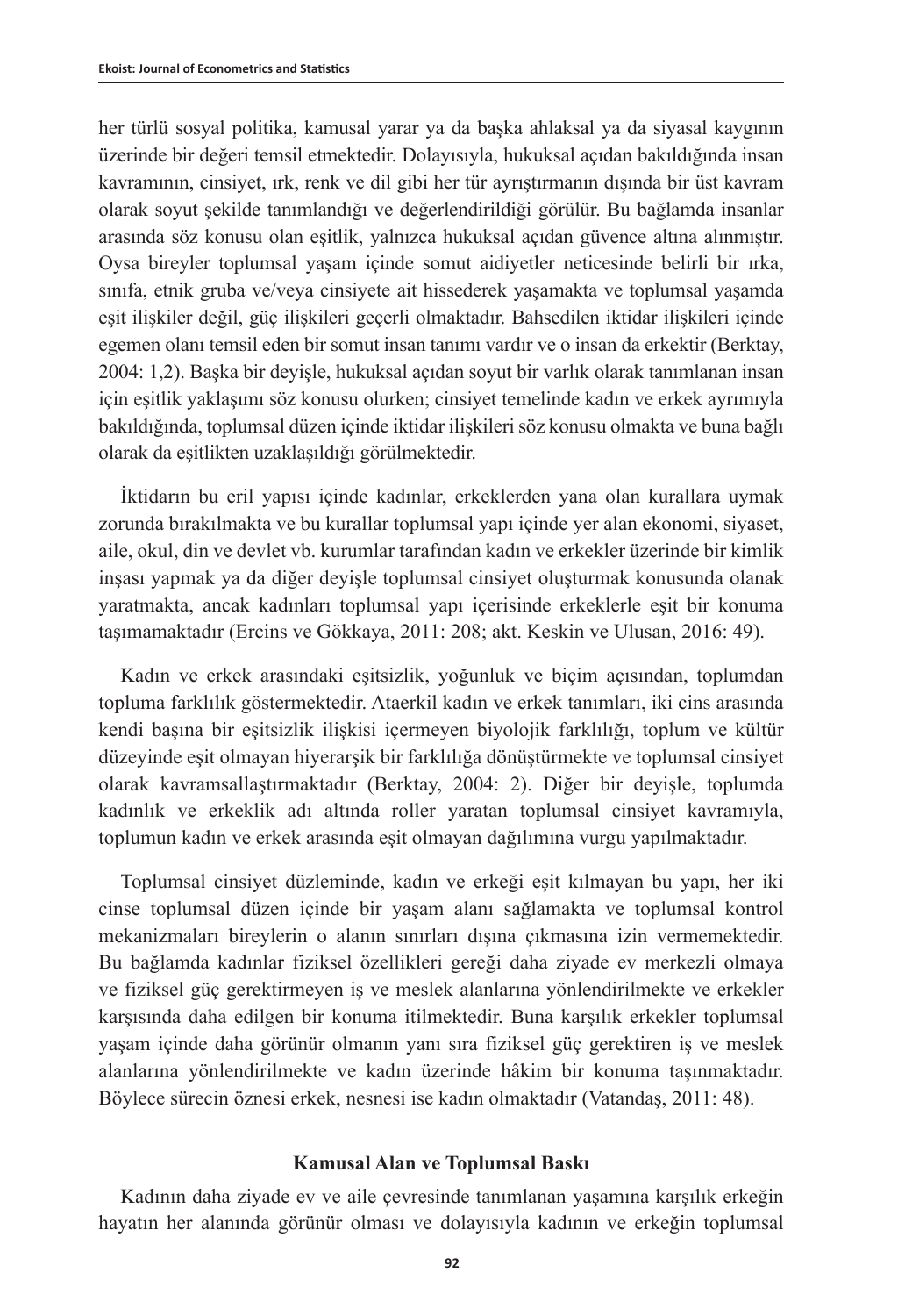düzen içinde yaşam alanlarının bu şekilde belirlenmesi kamusal alan ve özel alan kavramlarıyla açıklanmaktadır. En genel anlamıyla ifade etmek gerekirse, "kamusal" sözcüğü herkesin denetimine açık olan anlamına gelirken, "özel" sözcüğü ise kişinin ailesi ve arkadaşları ile sınırlanan, dışarıya kapalı bir yaşam bölgesini, bir diğer ifadeyle mahremiyet alanını ifade etmektedir (Alacahan ve Vatandaş, 2021: 2).

Kamusal-özel alan ayrımı, iki alan arasında gerçekleşen bir karşıtlık ilişkisine dayanmaktadır. Bu iki kavramı analitik olarak birbirinden ayırt etmek için iki temel ölçüt dikkate alınabilir: Görünürlük ve kolektiflik. Görünürlük, açık olanı, ortaya çıkarılan, alenileşen ya da erişilebilir olanı ifade eder. Kolektiflik ise, bireysel olan ya da bireye ilişkin olan ile toplumsal olan veya toplumsal yarara yönelik olan arasındaki ayrımı ifade etmektedir (Mahçupyan, 1999, s.24). Kamusal alan tanımlamasında öne çıkan herkese açık olma, alenileşme, ortaklaşa sahip olunan dünya ve toplum bireylerine karşı sorumlu olma gibi özellikler, kamuda gözüken her şeyin herkes tarafından görülebilir, duyulabilir ve mümkün olan en geniş açıklığa sahip olması sonucunu doğurur (Arendt, 2006, s. 92; akt. Alacahan ve Vatandaş, 2021: 724). Öte yandan kamusal alan hepimiz için ortak olan bir dünyayı ifade etmektedir. Ancak bu dünya, insanların üzerinde hareket ettikleri sınırlı bir mekânı veya organik yaşamın genel durumunu oluşturan yeryüzü ya da doğayı değil daha çok insan eseri bir dünyada birlikte yaşayanlar arasında olup biten meselelerle olduğu kadar, insan elinden çıkan, insanî yapıyla ilintilidir (Arendt, 2006, s. 95, akt. Onat, 2010, s. 9). Dolayısıyla, insan elinden çıkan veya insanî bir yapı olarak nitelenen ve buna bağlı olarak alenileşme, herkese açık olma ve topluma karşı sorumluluk gerektiren kamusal alanın ve sınırlarının ne olduğu ya da özel alandan kamusal alana geçişin hangi noktadan itibaren başladığı, toplumun değer yargılarına ve sosyokültürel değerlendirmelerine göre belirlenmektedir. Başka bir deyişle kamusal alan tanımı sosyokültürel değerlendirmelere bağlı olarak ülkeden ülkeye veya toplumdan topluma değişiklik göstermektedir.

Biyolojik anlamda bireylerin kadın-erkek olarak ayrımı yaşamın ilk yıllarından itibaren toplumsal düzlemde bireye biçilen toplumsal cinsiyet rolleriyle pekiştirilir. Eril iktidarın hüküm sürdüğü toplumlarda, Erkeklerin kadınlar üzerinde tasarruf sahibi olmaları eril iktidarın toplum içindeki otoritesinin belirginleşmesiyle paralellik gösterir. Kamusal/özel alan ayrımında kalın duvarların varlığı, kadının, özel alana sıkışması anlamı taşımakta; ayrıca dayatılan toplumsal cinsiyet rolleriyle de kadının ötekileştirilerek özel alana hapsedilmesi ve kamusal alanda var olmamasına yönelik toplumsal algılar yaratılarak günlük yaşamın şekillendirildiği görülür (Çiçekli, 2019: 1).

Kadının toplumsal varlığı, kimliği ve eylemleri tanımlanmaya çalışılırken referans noktası olarak kamusal alanın alındığı görülür. Özel alana sıkıştırılmaya çalışılan kadının kamusal alandaki varlığı ve görünürlüğü verdiği mücadele ile orantılıdır. Bu bağlamda kamusal alan, giyim, davranış, tutum vb. pek çok açıdan kadının toplumsal baskıya maruz kaldığı alandır.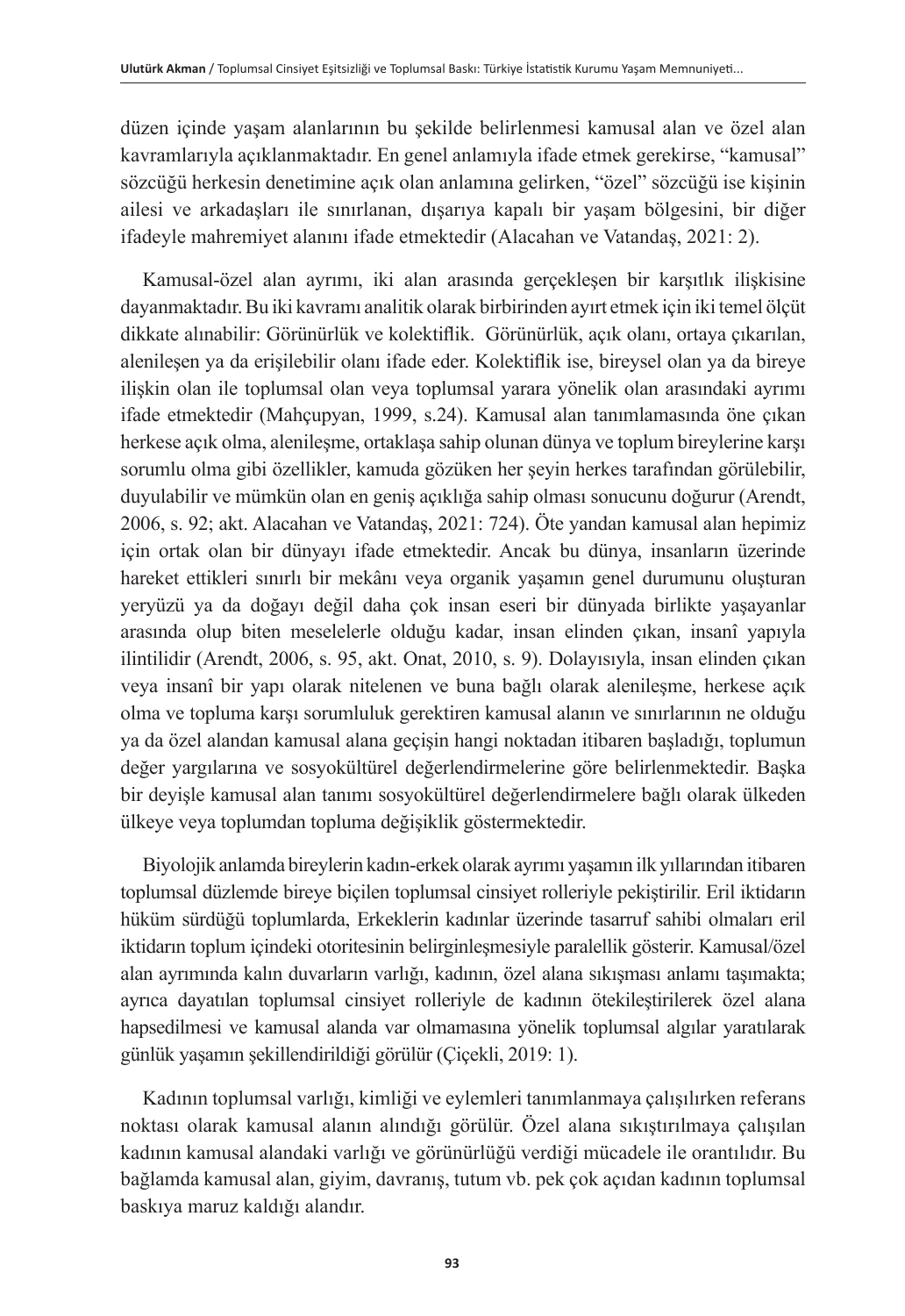Başka bir deyişle, kamusal ve özel alan ayrımı kadınların, kamusal alan olarak nitelenen görünür oldukları alanlarda çeşitli sınırlama ve baskılara uğramasına sebep olmaktadır. Söz konusu sınırlama ve baskılar, giyimlerinden konuşma ve gülüşlerine, davranışlarından sosyalleşmelerine ve hatta dışarıda bulunabilecekleri saatlere kadar çok geniş bir alanda toplumsal ya da sosyal baskı altında hissetmelerine yol açmaktadır.

Öte yandan, toplumsal hayatta maruz kalacağı davranış ve baskılar açısından kadının toplumdaki yeri de önemli bir belirleyicidir. Bu bağlamda kadının toplumdaki konumunun, kadınların biyolojik doğasına göre değil toplum tarafından sosyal olarak inşa edilmiş toplumsal cinsiyetine göre belirlendiği kabul edilmektedir (Vincent, 2006: 300). Dolayısıyla toplum, kadınları, doğalarıyla ilgisi olmayan, önceden belirlenmiş rollere uygun olarak yetiştirmektedir ve kadınların toplumda ikincil duruma düşürülmesinin temelinde de kadınların doğaları değil, toplumun önceden onlara biçtiği roller yer almaktadır (Geçit, 2013: 107). Dolayısıyla, kadının kamusal alanda yaşadığı sınırlama ve baskılar sadece erkeklerden değil; toplumun değer yargılarıyla yetiştirilmiş, geleneksel anlayışla toplumsal cinsiyeti belirlenmiş ve benimsetilmiş kadınlardan da kaynaklanmaktadır. Bu sebeple söz konusu baskı ve sınırlamalar toplumun geneline yayılan toplumsal ya da sosyal baskı niteliği taşımaktadır.

Toplumsal baskı, toplumun insanlar üzerinde oluşturduğu davranışsal ve ruhsal yaptırım gücüdür. Sosyal baskı, mahalle baskısı olarak da adlandırılan toplumsal baskı aslının ne olduğu pek bilinmeyen, insanları etkisi altına almayı başarmış, kişilerin davranışlarını kısıtlayan, yazılı olmayan ve çoğu kez anlamsız kurallar bütünüdür. Bu durum toplumun çoğunluğu tarafından benimsenmiş düşüncelerin, davranış biçimlerinin toplumun tüm bireylerine benimsetilmeye çalışılmasıyla ortaya çıkmaktadır (Beyoğlu, 2020).

Toplumsal baskı, sosyal bir varlık olan insanın doğasından kaynaklanan gruptan atılma, dışlanma ve statü kaybetme korkusuyla ilişkilidir. Öte yandan insan sosyalleşirken, başkaları üzerinde iyi izlenimler bırakmayı, iyi ilişkiler kurmayı ve diğer insanları etkilemeyi önemsemekte ve bu da insanda bir çeşit davranış stresi oluşturmaktadır. Pek çok kültür bu tür baskılayıcı kontrol mekanizmalarına sahiptir. Örneğin, eve gelen misafirin nasıl ağırlanacağından cenaze törenlerinde nasıl davranılacağına kadar yüzlerce toplumsal norm vardır ve toplumu oluşturan tüm bireylerin bu normlara uygun hareket etmesi beklenir. Bu bağlamda toplumsal baskıyla mücadele edemeyen insanlar kendi konfor alanında kalmayı tercih ederek bu baskının hissettirdiği rahatsızlıktan kaçma eğilimi içine girmektedir (Çelebi, 2021).

Toplumsal baskı toplum içinde yer alan tüm bireyler üzerinde hissedilmekle birlikte toplumsal cinsiyet algısına bağlı olarak kadınlar üzerinde daha etkilidir. Toplumsal cinsiyet eşitsizliğinin belirgin yaşandığı az gelişmiş ve gelişmekte olan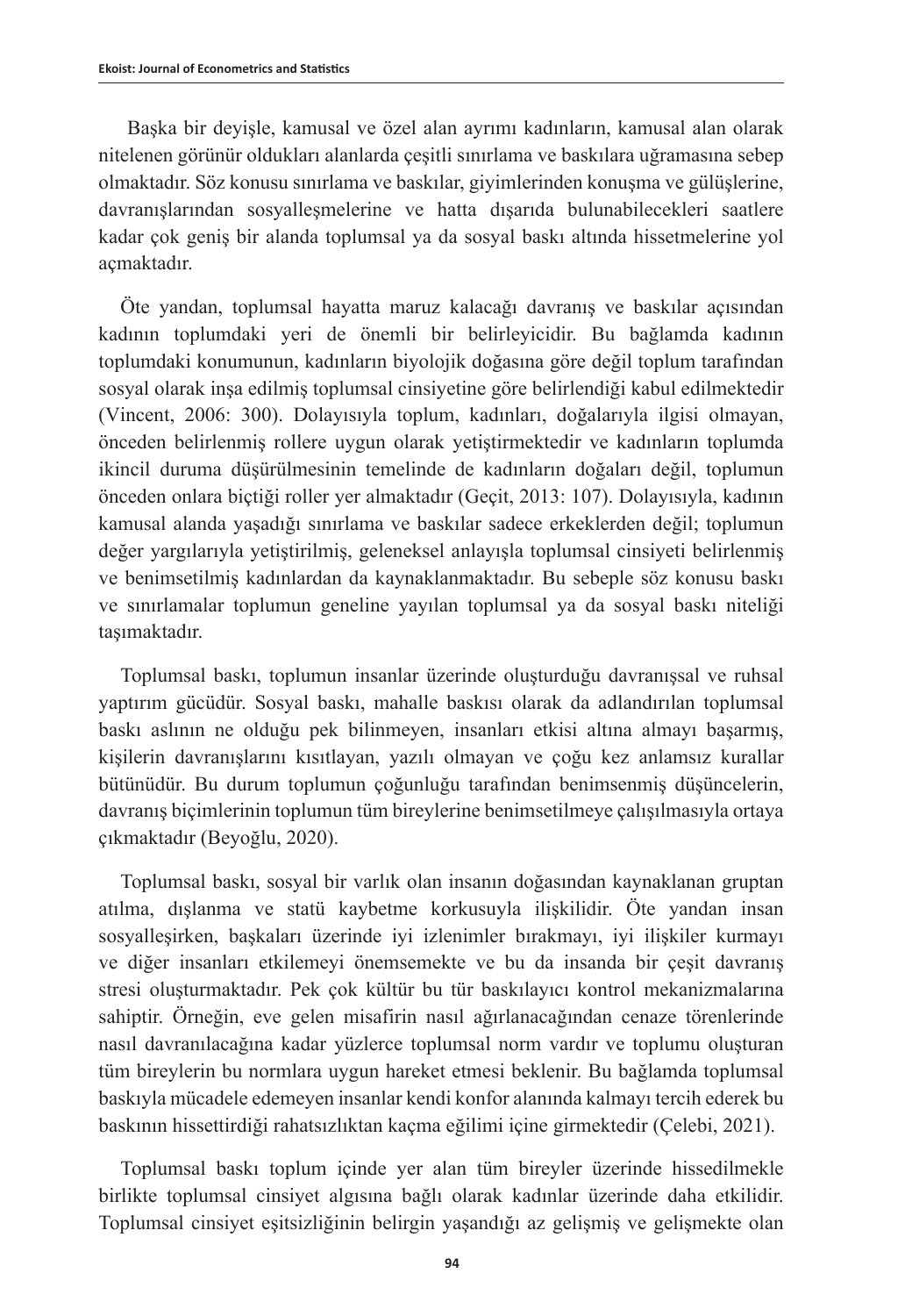ülkelerde ve geleneksel toplumlarda kadınların maruz kaldığı toplumsal baskı daha yaygın ve şiddetli olmaktadır.

Birey açısından, toplumsal baskılara karşı direnmek ya da toplumsal baskının üstesinden gelmek pek de kolay değildir. Zira, toplum bireyin alışılmış davranış modellerinin dışına çıkma çabasını hoş karşılamama ve buna izin vermeme eğilimindedir. Toplumun, bireyin alışılmış davranış kalıpları dışına çıkmasını desteklememesi, toplumsal normlar ve rollerin dışına çıkmak isteyen bireyin daha fazla toplumsal baskıya maruz kalmasına sebep olur. Bu bağlamda toplumsal cinsiyet eşitsizliği kadının erkeğe kıyasla daha fazla toplumsal baskıya uğraması anlamına gelmektedir.

### **Metodoloji ve Bulgular**

Türkiye İstatistik Kurumu 2003 yılından bu yana her yıl ülke genelinde Yaşam Memnuniyeti Araştırması yapmakta ve yayınlamaktadır. Araştırmada kullanılan anket formunda mutluluk ve yaşam memnuniyeti dışında çok farklı konularla ilgili sorular yer almaktadır. Bu sorulardan bir kısmı da bireylerin hissettikleri toplumsal baskı düzeyiyle ilgilidir.

Bireylerin toplumsal baskı algısını tespit etmeye yönelik sorular içinde özellikle 3 tanesi çalışmamızın konusunu oluşturmaktadır. Bunlar, cinsiyet, medeni durum ve kılık kıyafet konusunda toplumsal baskı hissedilip hissedilmediğini belirlemek üzere katılımcılara yöneltilen sorulardır.

Çalışmada 2019 yılında gerçekleştirilen Yaşam Memnuniyeti Araştırmasının fert düzeyinde mikro veri seti kullanılmıştır. Araştırma 9212 kişi ile gerçekleştirilmiş ve katılımcıların demografik bilgileri Tablo 1'de gösterilmiştir.

| Değişken     | Değişken Düzeyleri | <b>Frekans</b> | $\frac{0}{0}$ |
|--------------|--------------------|----------------|---------------|
| Cinsiyet     | Erkek              | 4226           | 45,9          |
|              | Kadın              | 4986           | 54,1          |
| Yaş grubu    | 18-24              | 1059           | 11,5          |
|              | $25 - 34$          | 1813           | 19,7          |
|              | 35-44              | 1955           | 21,2          |
|              | $45 - 54$          | 1714           | 18,6          |
|              | 55-64              | 1352           | 14,7          |
|              | $65+$              | 1319           | 14,3          |
| Medeni Durum | Hic evlenmedi      | 1597           | 17,3          |
|              | Evli               | 6702           | 72,8          |
|              | <b>Bosandi</b>     | 302            | 3,3           |
|              | Eşi öldü           | 611            | 6,6           |

Tablo 1 *Fert Düzeyinde Katılımcıların Demografik Özellikleri*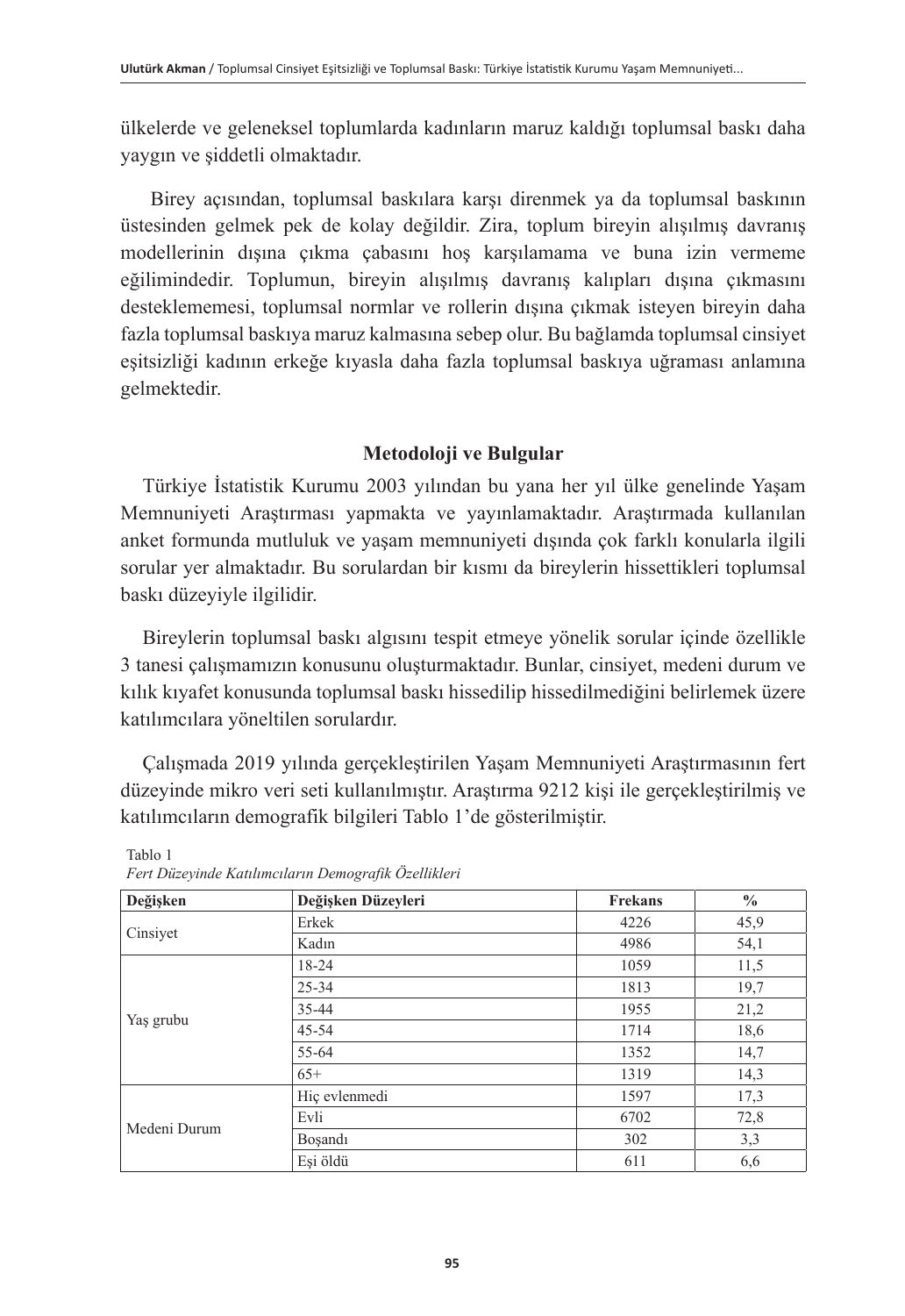| Eğitim Durumu | Okul bitirmedi                        | 1260 | 13,7 |
|---------------|---------------------------------------|------|------|
|               | <i>İlkokul</i>                        | 2982 | 32,4 |
|               | Ortaokul                              | 1385 | 15,0 |
|               | Lise                                  | 1827 | 19.8 |
|               | Fakülte/Yüksekokul                    | 1580 | 17.2 |
|               | Lisansüstü (5-6 yıllık fakülte dahil) | 178  |      |

 Araştırmaya katılan 9212 kişiden %45,9'u erkek, %54,1'i kadın olup %17,3'ü hiç evlenmemiş, %72,8'i evli, %3,3'ü boşanmış ve %6,6'sı ise eşi vefat etmiş kimselerdir. Yaş grubuna bakıldığında, katılımcıların %11,5'i 18-24, %19,7'si 25-34, %21,2'si 35- 44, %18,6'sı 45-54, %14,7'si 55-64 ve %14,3'ü de 65+ yaş grubunda yer almaktadır.

Katılımcıların eğitim durumlarına bakıldığında 1260 kişinin hiç okul bitirmediği anlaşılmaktadır. Öte yandan katılımcıların %32,4'ünün ilkokul, %15'inin ortaokul, %19,8'inin lise, %17,2'sinin fakülte/yüksekokul, %1,9'unun da 5-6 yıllık fakülte ya da lisansüstü derecelerden mezun olduğu görülmektedir. Demografik değişkenlerin tüm düzeyleri için yeterli sayıda gözlem mevcuttur.

#### **Yöntem**

Fertlerin cinsiyetleri, medeni durumları ve kılık kıyafetleriyle ilgili konularda baskı hissetmeleri üzerinde cinsiyet açısından farklılık olup olmadığı başta cinsiyet olmak üzere demografik faktörlerin etkisi lojistik regresyon modelleriyle analiz edilmiştir. Lojistik regresyon analizi, çalışma kapsamında detaylı biçimde ele alınmamış; uygulanan modellerin daha kolay anlaşılmasını sağlamak açısından yöntemi kısaca tanıtmakla yetinilmiştir (Lojistik regresyon modelleriyle ilgili ayrıntılı bilgi için bkz: Ulutürk Akman, 2014: 134-139; Ulutürk Akman: 2017: 313-315).

Lojistik regresyon modelleri bağımlı değişkeninin kategorik değişken olması halinde kullanılan regresyon analizi yöntemidir. Lojistik regresyon analizinde bağımlı değişken kategorik değişken niteliği taşımakta, bağımsız değişkenler ise kategorik olabileceği gibi sürekli değişken de olabilmektedir.

Öte yandan nitel tercih modelleri ya da kesikli tercih modelleri olarak da adlandırılan lojistik regresyon modellerinde bağımlı değişken, mutlu-mutsuz gibi ikili kategorik (binary ya da dikotomik) değişken olabileceği gibi, düşük-orta-yüksek memnuniyet düzeyi gibi sıralı ve tercih edilen siyasi parti gibi çok düzeyli de olabilir.

Lojistik regresyon modellerinde en çok benzerlik yöntemi kullanılarak parametreler tahmin edilmekte ve modelin başarısı veya uygunluğu ise belirginlik katsayısı yanında parametrelerin ve modelin test edilmesiyle sınanmaktadır.

Klasik regresyonda modelin bağımlı değişkendeki değişmelerin ne kadarını açıklayabildiği, modelin uyum iyiliği açısından önemli bir kriterdir. Bu bağlamda, lojistik regresyon analizinde modelin açıklama gücü Cox-Snell R-kare ve Nagelkerke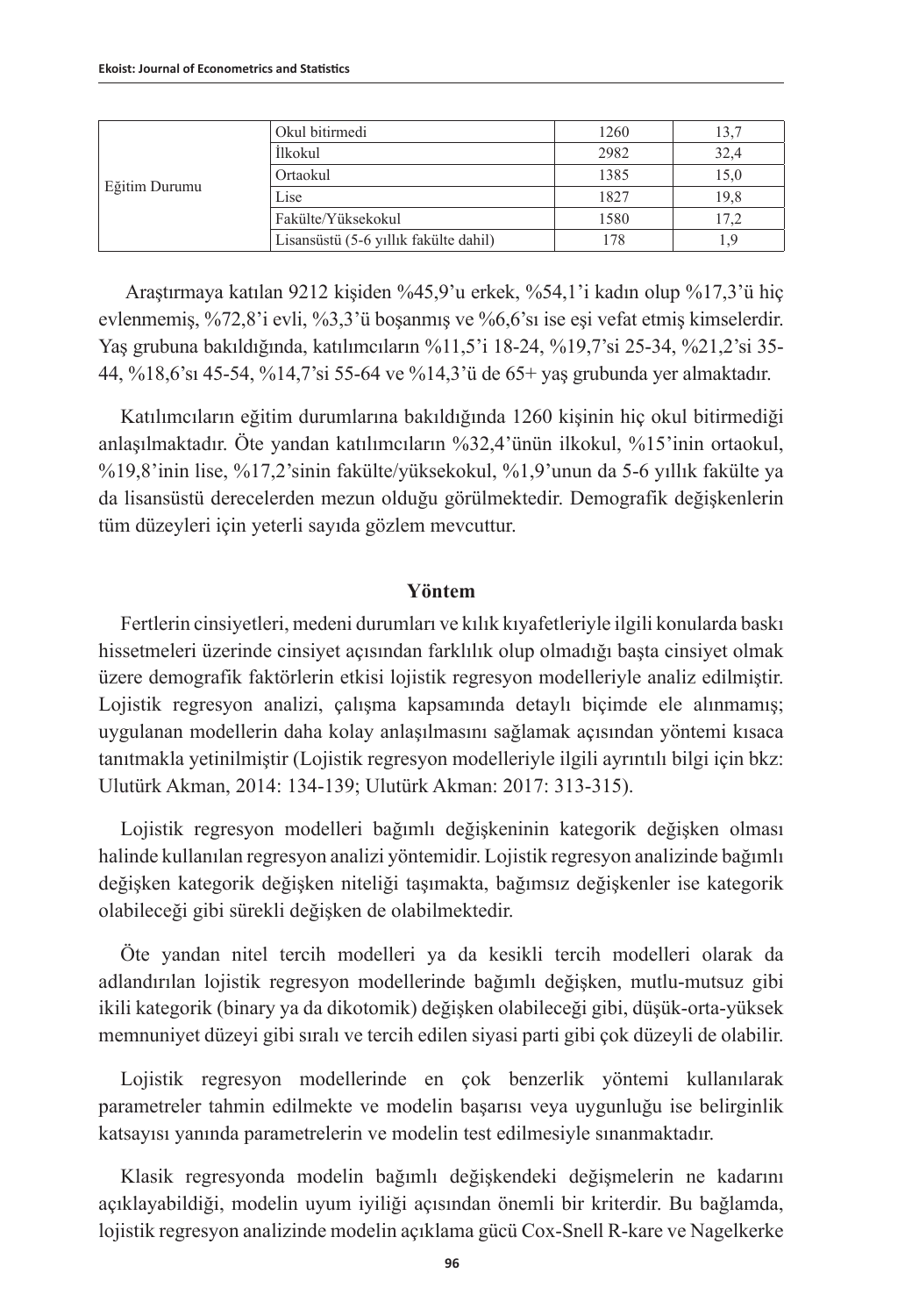R-kare katsayılarıyla değerlendirilir. Ancak, lojistik regresyon analizinde R-kare değerinin klasik regresyon analizinde olduğu gibi yüksek değer alması beklenmez. Dolayısıyla, lojistik regresyon analizinde modelin açıklama yüzdesini gösteren R-kare değerinin klasik regresyona kıyasla oldukça düşük çıkması göz önüne alınması gereken önemli hususlardan biridir. Bu bakımdan, iki düzeyli lojistik regresyon modellerinde, uyum iyiliği ölçülerinin ikincil öneme sahip olduğu ve asıl dikkat edilmesi gereken noktanın regresyon katsayılarının beklenen işaretleri ve istatistiksel anlamlılıkları olduğu kabul edilmektedir (Gujarati, D., çev: Bolatoğlu, N., 2016: 238). Bu bağlamda tahmin edilen parametrelere yönelik anlamlılık testleri özellikle önem taşımaktadır.

Klasik regresyon analizinde, modelde yer alan parametrelerin anlamlılık sınaması t testi ile gerçekleştirilirken lojistik regresyonda Wald testi kullanılmaktadır. Modelde yer alan parametrelerin, ilgili bağımsız değişken ile bağımlı değişken arasındaki ilişkiyi gösteriyor olması sebebiyle, Wald testi sonucunda sıfırdan farklı olduğunun kabul edilmesi son derece önemlidir. Aksi halde, yani, parametrenin değerinin sıfır olduğu kabul edildiğinde bağımsız değişken ile bağımlı değişken arasında istatistik açıdan anlamlı bir ilişki bulunmadığına karar verilmiş olur ki bu durumda söz konusu değişkenin modelde yer almaması gerekecektir.

Lojistik regresyonda modelin genel anlamda anlamlılığını sınamada ise Hosmer-Lemeshow testi kullanılmaktadır. Gözlenen frekanslar ile modele göre tahmin edilen frekanslar arasındaki uyumu test etmeyi amaçlayan Hosmer-Lemeshow testinin temel hipotezi gözlenen ve beklenen frekansların uyumlu olduğu şeklindedir. Dolayısıyla söz konusu teste yönelik anlamlılık düzeyinin 0,05'ten büyük olması durumunda gözlenen ve beklenen frekansların uyumlu olduğu şeklinde kurulan temel hipotez reddedilemeyecek ve modelin uygun olduğuna karar verilecektir.

Modelin uygunluğuna yönelik kullanılacak diğer bir kriter de doğru sınıflama oranıdır. Lojistik regresyon yöntemi bağımsız değişken / değişkenlerin değerlerine bağlı olarak bağımlı değişkenin atanacağı kategoriyi belirlemeyi amaçlar. Dolayısıyla lojistik regresyon yöntemi, birimleri, bağımsız değişkenlerin aldığı değerlere göre bağımlı değişkenin kategorilerine atar. Doğru sınıflama oranı da bu atama işleminin ne ölçüde doğru yapıldığını belirleyen bir ölçüttür.

Lojistik regresyon analiziyle ilgili bir diğer önemli husus ise model ile tahmin edilen parametrelerin değil, odds oranlarının (odds ratio) yorumlanmasıdır. Odds oranı [Exp(βi)], bağımlı değişkenin, i. bağımsız değişkenin etkisiyle kaç kat daha fazla gözlenme olasılığına sahip olduğunu gösterir. Odds oranının 1'e yakın değerleri, ilgili bağımsız değişkenin bağımlı değişken üzerinde önemli bir etkiye sahip olmadığını gösterirken, 1 değerinin çok üzerindeki değerler pozitif bir etkinin, 1'in altındaki değerler ise negatif bir etkinin var olduğunu ifade etmektedir (Karagöz, 2015: 608).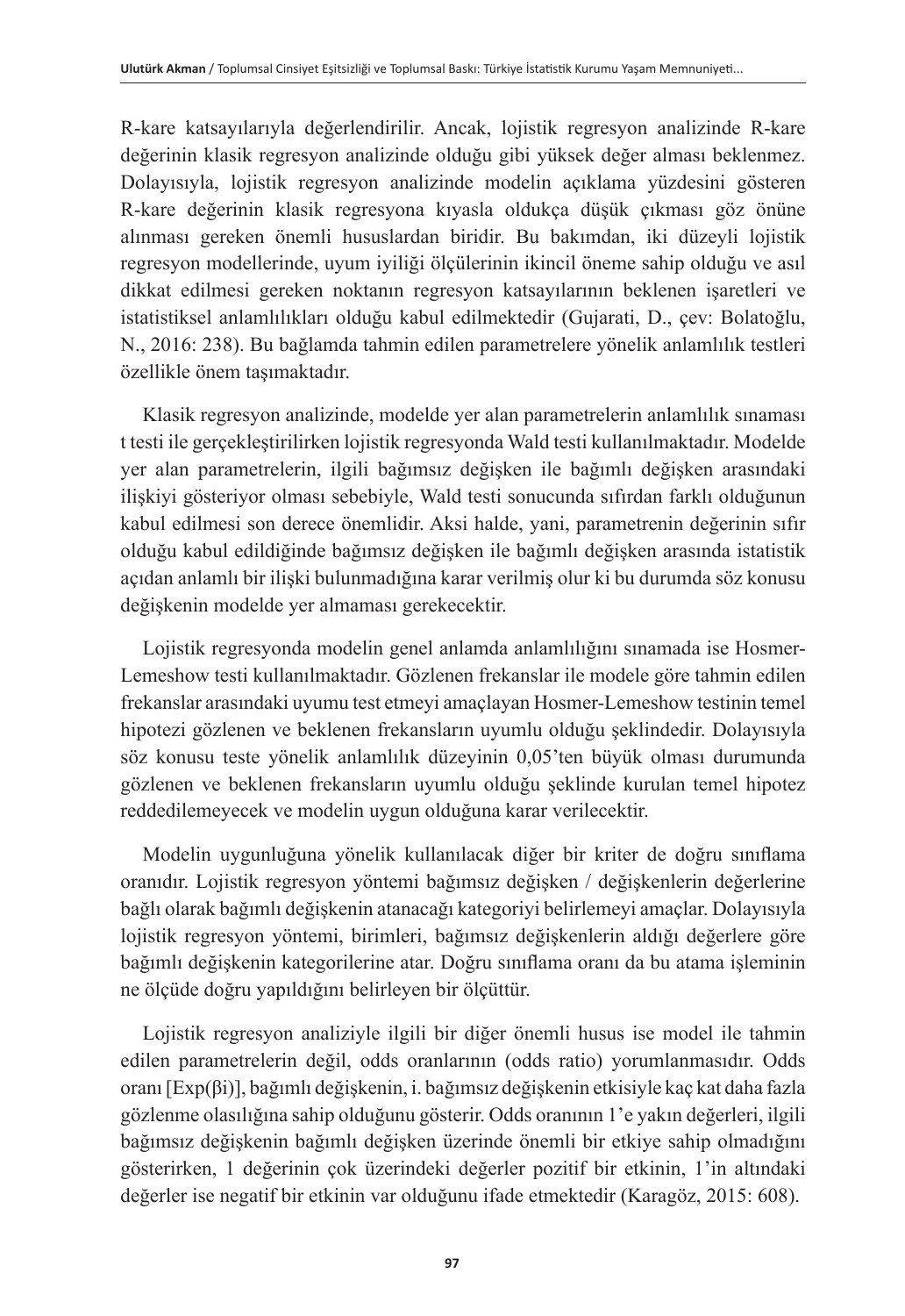### **Bulgular**

Yaşam Memnuniyeti Araştırmasında çeşitli değişkenler açısından fertlerin hissettikleri toplumsal baskı düzeyleri hiçbir zaman, bazen, sıklıkla ve her zaman olmak üzere 4 düzeyli likert ölçeği ile belirlenmeye çalışılmıştır. Sözü edilen sorulara yönelik cevaplarda, hiçbir zaman cevabı verenlerin toplumsal baskıya maruz kalmadığı; bazen, sıklıkla ve her zaman cevabı verenlerin ise toplumsal baskı yaşadıkları kabul edilerek değişkenler iki düzeyli olacak şekilde yeniden düzenlenmiştir.

Buna göre, toplumsal baskıya yönelik değişken düzeyleri,

Toplumsal baskı hissetmiyorum – 0

Toplumsal baskı hissediyorum – 1

biçiminde kodlanmıştır.

Tablo 2

Daha önce de ifade edildiği gibi lojistik regresyon analizinde odds oranı yorumu, özellikle önem taşımaktadır. İki düzeyli lojistik regresyon analizinde tahmin edilen odds oranları, bir değişkenin iki farklı düzeyini bağımlı değişkenin iki düzeyi açısından kıyaslamaya yarayan bir değerdir. Buradaki uygulama açısından bakıldığında, değişken düzeyleri için hesaplanan odds oranları, bağımlı değişkenin değerinin 0'dan 1'e geçmesi üzerinde söz konusu bağımsız değişken düzeyinin ne kadar etkili olduğunu göstermektedir. Örneğin, toplumsal baskı hissedip hissetmeme üzerine kurulan lojistik regresyon modelinde cinsiyet değişkeninin kadın düzeyinde odds oranı 1,5 tahmin edilmişse, kadınlarda baskı hissetme oranının baskı hissetmemeye kıyasla erkeklerden 1,5 kat daha fazla olduğu anlaşılmaktadır.

Aşağıda, cinsiyet medeni durum ve kılık kıyafet konusunda baskı hissetme üzerinde demografik faktörlerin etkisini belirlemeye yönelik oluşturulan 3 lojistik regresyon modelinin sonuçları ve yorumları verilmektedir.

### **Fertlerin Cinsiyetleriyle İlgili Toplumsal Baskı Hissetmelerinde Demografik Faktörlerin Etkisi**

Bireylerin cinsiyetleriyle ilgili olarak hissettikleri toplumsal baskı üzerinde cinsiyet, yaş, medeni durum ve eğitim düzeyinin etkisini analiz etmek üzere oluşturulan lojistik regresyon modelinin sonuçları Tablo 2'de verilmiştir.

| Chart can be a changed begin the control control believed when I well be the British<br>Değişken<br>Düzevleri |       | <b>Standart</b><br>Hata | Wald<br><i>Istatistizi</i> | <b>Anlamlılık</b><br>Düzevi | <b>Odds Oranı Exp</b><br>$\left(\beta_i\right)$ |
|---------------------------------------------------------------------------------------------------------------|-------|-------------------------|----------------------------|-----------------------------|-------------------------------------------------|
| Cinsiyet / Kadın                                                                                              | 1.914 | 0.097                   | 391.559                    | 0.000                       | 6.778                                           |
| Medeni Durum                                                                                                  |       |                         | 32,032                     | 0.000                       |                                                 |
| Hic evlenmedi                                                                                                 | 0.466 | 0.108                   | 18.744                     | 0.000                       | 1.594                                           |

*Cinsiyetle İlgili Toplumsal Baskı Hissetme Üzerinde Demografik Faktörlerin Etkisi*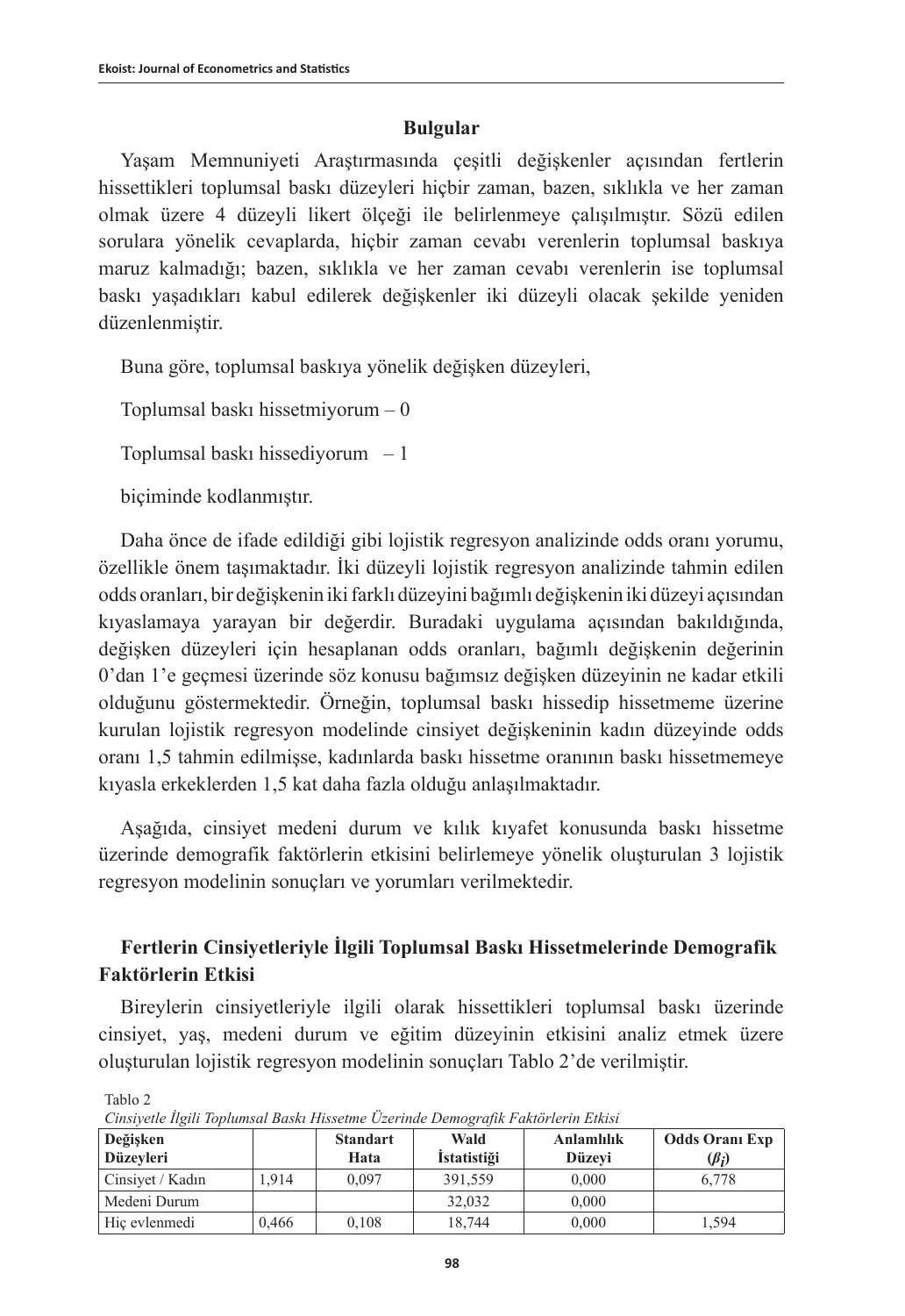| Boşandı                                                             | 0,652                                      | 0,164 | 15,859  | 0,000 | 1,920 |  |  |
|---------------------------------------------------------------------|--------------------------------------------|-------|---------|-------|-------|--|--|
| Esi öldü                                                            | $-0.057$                                   | 0,211 | 0,072   | 0,789 | 0,945 |  |  |
| Eğitim Durumu                                                       |                                            |       | 152,699 | 0,000 |       |  |  |
| İlkokul                                                             | 0,049                                      | 0,147 | 0,111   | 0,739 | 1,050 |  |  |
| Ortaokul                                                            | 0,171                                      | 0,165 | 1,070   | 0,301 | 1,186 |  |  |
| Lise                                                                | 0,682                                      | 0,151 | 20,421  | 0,000 | 1,978 |  |  |
| Fakülte/Yüksekokul                                                  | 1,147                                      | 0,148 | 59,820  | 0,000 | 3,150 |  |  |
| Lisansüstü                                                          | 1,649                                      | 0,240 | 47,124  | 0,000 | 5,199 |  |  |
| Yaş grubu                                                           |                                            |       | 57,726  | 0,000 |       |  |  |
| 18-24                                                               | 1,129                                      | 0,212 | 28,217  | 0,000 | 3,091 |  |  |
| 25-34                                                               | 1,047                                      | 0,189 | 30,728  | 0,000 | 2,848 |  |  |
| 35-44                                                               | 0,188<br>0,664<br>12,418<br>0,000<br>1,943 |       |         |       |       |  |  |
| $45 - 54$                                                           | 0,614                                      | 0,191 | 10,381  | 0,001 | 1,848 |  |  |
| 55-64                                                               | 0,095                                      | 0,206 | 0,211   | 0,646 | 1,099 |  |  |
| Sabit parametre                                                     | $-4,812$                                   | 0,202 | 569,573 | 0,000 | 0,008 |  |  |
| Cox-Snell R-kare değeri: 0,100                                      |                                            |       |         |       |       |  |  |
| Nagelkerke R-kare değeri: 0,205                                     |                                            |       |         |       |       |  |  |
| Doğru sınıflama oranı: %89,7                                        |                                            |       |         |       |       |  |  |
| Hosmer-Lemeshow Test İstatistiği: 7,515; anlamlılık seviyesi: 0,482 |                                            |       |         |       |       |  |  |

Cinsiyet ile ilgili olarak hissedilen toplumsal baskı üzerinde cinsiyet, medeni durum, eğitim ve yaş grubu etkisini analiz etmek üzere kurulan modelin uyum iyiliği kriterlerine ve test sonuçlarına bakıldığında modelin bağımlı değişkeni açıklama oranının Nagelkerke R-kare değerine göre %20,5 seviyesinde olduğu görülmektedir. Bu değer lojistik regresyon analizi için iyi sayılabilecek bir açıklama oranını ifade etmektedir. Modele alınmamış faktörlerin fertlerin hissettikleri baskı üzerinde etkisi ise yaklaşık %80 düzeyindedir.

Modelin doğru sınıflama oranı %89,7'dir. Dolayısıyla kurulan lojistik regresyon modeli vasıtasıyla fertlerin, modelde yer alan bağımsız değişkenlere yönelik değişken düzeyleri kullanılarak, cinsiyetiyle ilgili olarak baskı hissediyor, hissetmiyor şeklinde kategorilere atanması %87,4 oranında doğru olarak gerçekleştirilmektedir.

Hosmer-Lemeshow testinin anlamlılık düzeyi 0,482 olup, bu, gözlenen ve model ile tahmin edilen frekansların uyumlu olduğu biçimindeki temel hipotezin reddedilemeyeceği anlamına gelmektedir. Dolayısıyla model, gözlenen ve beklenen frekanslar dikkate alındığında uyumludur.

Modelin açıklama oranı lojistik regresyon analizi için düşük olmayıp test sonuçlarının başarılı olması yanında özellikle parametrelerin teker teker anlamlılığını sınayan Wald testine göre tüm değişkenlerin anlamlı bulunması sonucunda sözü edilen model başarılı kabul edilerek yorumlanmıştır.

Cinsiyet değişkenine yönelik tahmin edilen odds oranı 6,778'dir ve bu, kadınlarda cinsiyete yönelik baskı hissetme oranının erkeklere kıyasla yaklaşık 7 kat daha fazla olduğunu ifade etmektedir.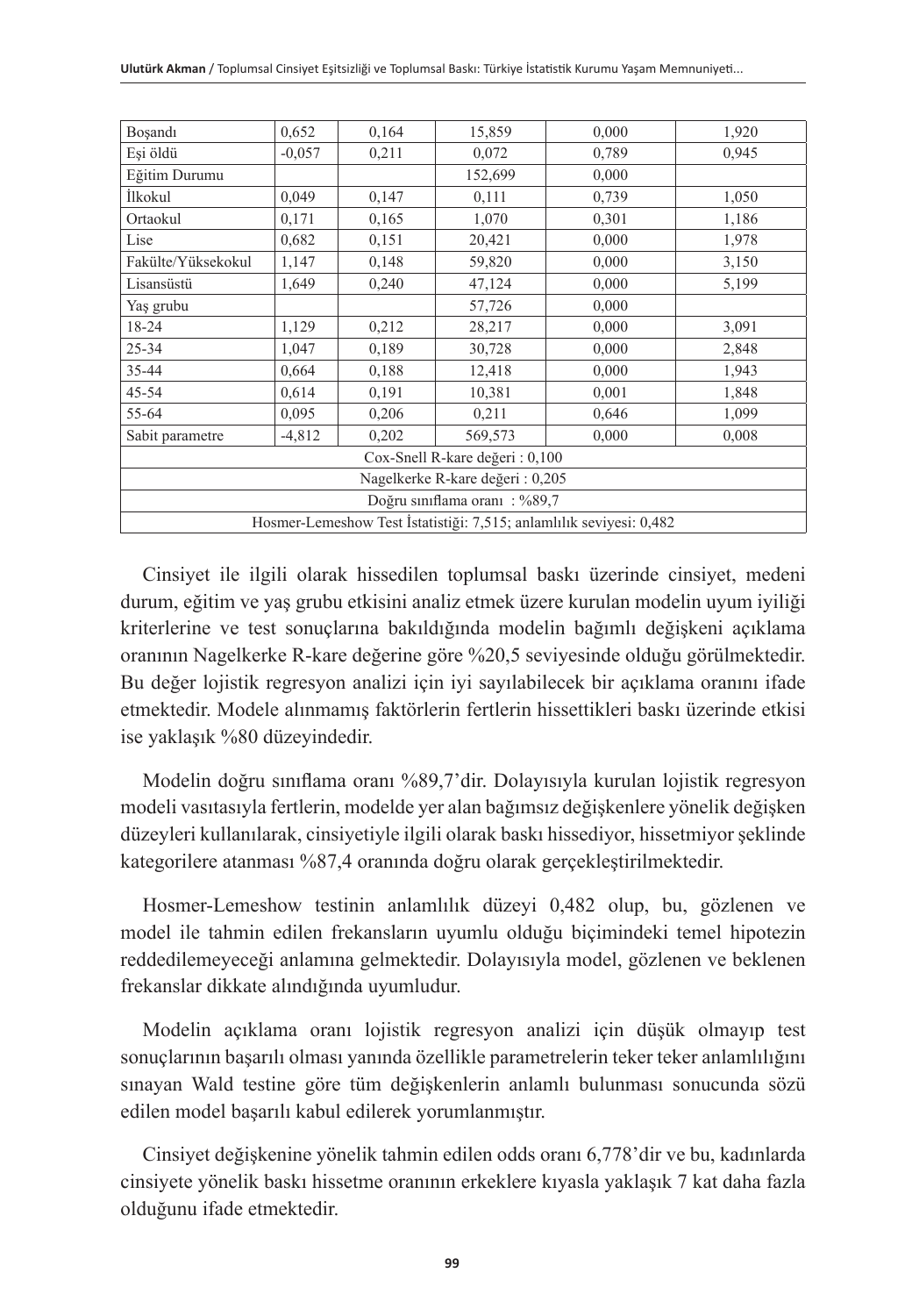Cinsiyetle ilgili olarak baskı hissedip hissetmeme konusunda medeni durum da etkili bir değişkendir. Yaşam memnuniyeti araştırmasında medeni durum değişkeni hiç evlenmedi, evli, boşandı ve eşi öldü şeklinde dört düzeyli bir değişkendir. Lojistik regresyon analizinde bağımsız değişkenin ikiden fazla düzeyi ya da kategorisi olması durumunda ilk ya da son kategori referans kategori kabul edilerek modelin çözümü gerçekleştirilir ve odds oranı yorumları da tercih edilen referans kategoriye göre yapılır. Odds oranı yorumlarında kolaylık sağlamak açısından medeni durum değişkeni referans kategori "evli" olacak şekilde yeniden kodlanmıştır. Dolayısıyla, medeni durum değişkeninin diğer tüm düzeyleri için yorumlamalar "evli" kategorisine kıyasla yapılacaktır.

Hiç evlenmemiş bireyler kategorisi için odds oranı 1,594 tahmin edilmiştir. Dolayısıyla hiç evlenmemiş bireylerde cinsiyetle ilgili baskı hissetme oranı evlilere kıyasla yaklaşık 1,6 kat daha fazladır.

Boşanmış bireyler kategorisinde odds oranı 1,920'dir. Buna göre, boşanmış bireyler evlilere kıyasla cinsiyetleri konusunda yaklaşık 2 kat daha fazla baskı hissetmektedir. Eşi vefat etmiş bireyler kategorisi için tahmin edilen parametrenin Wald testi sonucunda istatistik açıdan anlamsız olduğu kabul edildiğinden söz konusu odds oranı yorumlanmamıştır.

Fertlerin cinsiyetlerine yönelik baskı hissedip hissetmemeleri üzerinde etkili olan bir diğer değişken eğitim düzeyidir. Eğitim değişkeni de çok düzeyli bir değişken olduğundan ilk kategori olan okul bitirmeme düzeyi referans kategori seçilmiş ve model çözümleri bu kategoriye göre gerçekleştirilmiştir.

Buna göre, okul bitirmeyenlere kıyasla lise mezunlarının yaklaşık 2 kat, üniversite mezunlarının yaklaşık 3 kat; lisansüstü mezunlarının ise yaklaşık 5 kat cinsiyetlerine yönelik daha fazla baskı hissetmekte olduğu tahmin edilmektedir. Dolayısıyla eğitim düzeyi yükseldikçe cinsiyete yönelik toplumsal baskı hissetme oranı artmaktadır.

Cinsiyetle ilgili olarak baskı hissedip hissetmeme konusunda yaş da etkili bir değişkendir Yaşam memnuniyeti araştırmasında yaş sorusu açık uçlu olarak hazırlanmış ve uygulanmış olmakla beraber çalışma kapsamında gruplama yoluna gidilmiş ve araştırmaya katılanların yaşları, Tablo 1'de görüldüğü gibi, 6 grupta toplanmıştır. Yaş grubu 6 düzeyli bir değişken olarak çok düzeyli kategorik değişken sınıfında yer almakta ve lojistik regresyon çözümü tercih edilen ilk ya da son kategoriye göre gerçekleştirilmektedir. Burada son yaş kategorisi olan 65 + yaş grubu referans kategori seçildiğinden tüm odds oranı yorumlarının bu kategoriye göre yapılması gerekecektir.

Buna göre 18-24 yaş grubunda cinsiyeti konusunda baskı hissetme oranı, 65 + yaş grubuna kıyasla 3,091 kat daha fazladır. Diğer yaş grupları açısından bakıldığında ise, yine 65 + yaş grubuna kıyasla 25-34 yaş grubunda 2,848 kat, 35-44 yaş grubunda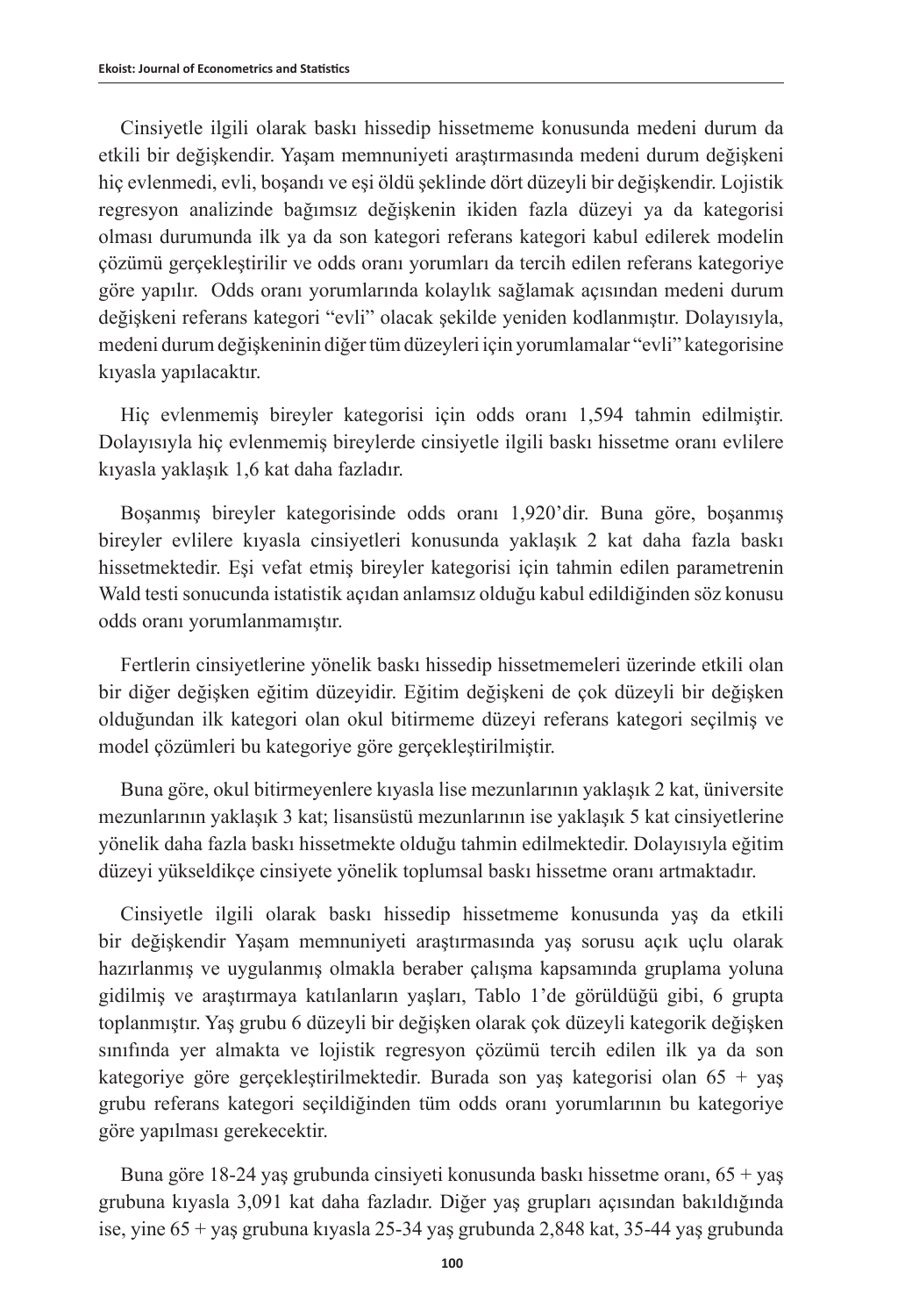1,943 kat, 45-54 yaş grubunda 1,848 kat daha fazla baskı hissedildiği anlaşılmaktadır. Buna göre, yaş ilerledikçe cinsiyet konusunda toplumsal baskı hissetme oranı azalmaktadır. 55-64 yaş grubu için tahmin edilen parametrenin Wald testi sonucunda istatistik açıdan anlamsız olduğu kabul edildiğinden söz konusu yaş grubu için odds oranı yorumlanmamıştır.

Sonuçları yorumlanan model genel olarak değer değerlendirildiğinde kadınların erkeklere kıyasla cinsiyetleri konusunda daha fazla baskı hissettiği, hiç evlenmemiş ve özellikle de boşanmış bireylerde cinsiyet konusunda baskı hissetme oranının evlilere kıyasla daha fazla olduğu görülmektedir. Öte yandan eğitim seviyesi arttıkça baskı hissetme oranının arttığı, buna karşılık genç yaşlarda baskı hissetme oranının daha fazla olduğu anlaşılmaktadır.

### **Fertlerin Medeni Durumlarıyla İlgili Toplumsal Baskı Hissetmelerinde Demografik Faktörlerin Etkisi**

Bireylerin medeni durumlarıyla ilgili toplumsal baskı hissetmeleri üzerinde cinsiyet, medeni durum, yaş ve eğitim düzeyinin etkisini analiz etmek üzere oluşturulan lojistik regresyon modelinin sonuçları Tablo 3'te verilmiştir.

| ◡<br>Değişken                                                       |                                           | <b>Standart</b> | $\sim$<br>Wald     | <b>Anlamlılık</b> | <b>Odds Oranı</b> |  |
|---------------------------------------------------------------------|-------------------------------------------|-----------------|--------------------|-------------------|-------------------|--|
| Düzeyleri                                                           |                                           | Hata            | <i>İstatistiği</i> | Düzeyi            | Exp $(\beta_i)$   |  |
| Cinsiyet / Kadın                                                    | 0,596                                     | 0,103           | 33,442             | 0,000             | 1,814             |  |
| Medeni Durum                                                        |                                           |                 | 386,208            | 0,000             |                   |  |
| Hiç evlenmedi                                                       | 1,890                                     | 0,131           | 207,048            | 0.000             | 6,621             |  |
| Boşandı                                                             | 2,586                                     | 0,158           | 269,338            | 0,000             | 13,277            |  |
| Eși öldü                                                            | 1,276                                     | 0,246           | 26,966             | 0,000             | 3,582             |  |
| Eğitim Durumu                                                       |                                           |                 | 12,953             | 0,024             |                   |  |
| <i>İlkokul</i>                                                      | $-0,116$                                  | 0,199           | 0,341              | 0,559             | 0,890             |  |
| Ortaokul                                                            | $-0.095$                                  | 0,219           | 0,189              | 0,664             | 0,909             |  |
| Lise                                                                | $-0.011$                                  | 0,207           | 0,003              | 0,956             | 0,989             |  |
| Fakülte/Yüksekokul                                                  | 0,242                                     | 0,203           | 1,424              | 0,233             | 1,273             |  |
| Lisansüstü                                                          | 0,621                                     | 0,298           | 4,356              | 0,037             | 1,861             |  |
| 0,000<br>Yaş grubu<br>74,492                                        |                                           |                 |                    |                   |                   |  |
| 18-24                                                               | 0,493<br>0,288<br>2,935<br>0,087<br>1,637 |                 |                    |                   |                   |  |
| 25-34                                                               | 1,395                                     | 0,259           | 29,015             | 0,000             | 4,033             |  |
| 35-44                                                               | 0,996                                     | 0,258           | 14,960             | 0,000             | 2,708             |  |
| 45-54                                                               | 0,783                                     | 0,259           | 9,106              | 0,003             | 2,188             |  |
| 55-64                                                               | 0,069                                     | 0,284           | 0,059              | 0,808             | 1,071             |  |
| Sabit parametre                                                     | $-4,852$                                  | 0,263           | 341,090            | 0,000             | 0,008             |  |
| Cox-Snell R-kare değeri: 0,067                                      |                                           |                 |                    |                   |                   |  |
| Nagelkerke R-kare değeri: 0,188                                     |                                           |                 |                    |                   |                   |  |
| Doğru sınıflama oranı: %94,3                                        |                                           |                 |                    |                   |                   |  |
| Hosmer-Lemeshow Test İstatistiği: 7,953; anlamlılık seviyesi: 0,438 |                                           |                 |                    |                   |                   |  |

*Medeni Durumla İlgili Toplumsal Baskı Hissetme Üzerinde Demografik Faktörlerin Etkisi*

Tablo 3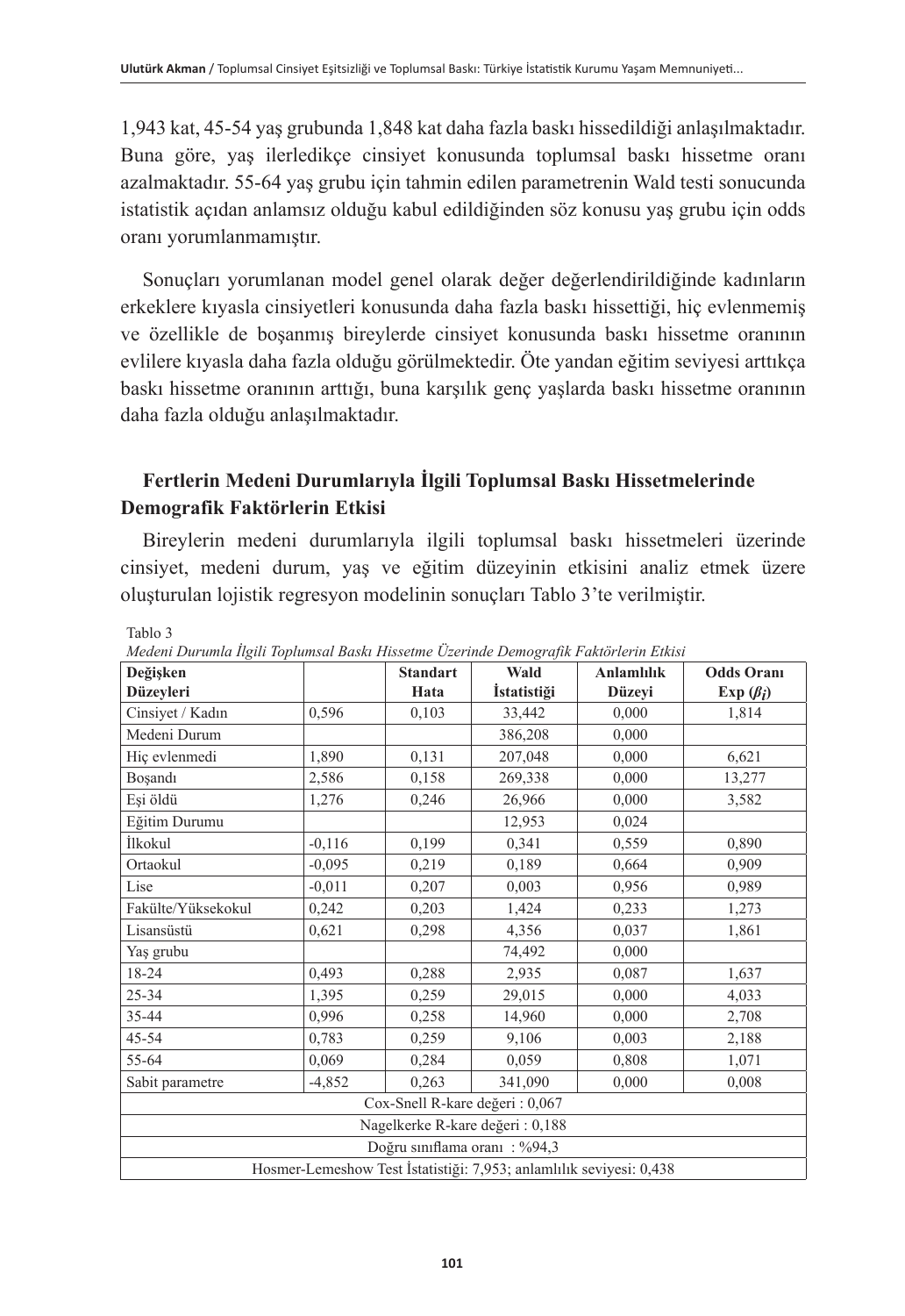Medeni durum ile ilgili olarak hissedilen toplumsal baskı üzerinde cinsiyet, medeni durum, eğitim ve yaş grubu etkisini analiz etmek üzere kurulan modelin Nagelkerke R-kare değerinin yaklaşık %20 seviyesinde olduğu görülmektedir. Dolayısıyla, modele alınmamış faktörlerin fertlerin hissettikleri baskı üzerinde etkisi yaklaşık %80 düzeyindedir.

Modelin doğru sınıflama oranı %94,3'tür. Dolayısıyla kurulan lojistik regresyon modeli bağımsız değişkenlerin düzeylerini kullanarak fertleri, medeni durumu konusunda toplumsal baskı hissediyor, toplumsal baskı hissetmiyor şeklinde kategorilere atama işlemini %94,3 oranında doğru yapmaktadır.

Hosmer-Lemeshow testinin anlamlılık düzeyi 0,438 olup bu, gözlenen ve model ile tahmin edilen frekansların uyumlu olduğu biçimindeki temel hipotezin reddedilemeyeceği anlamına gelmektedir. Dolayısıyla model, gözlenen ve beklenen frekanslar dikkate alındığında uyumludur.

Modelin açıklama oranı lojistik regresyon analizi için düşük olmayıp test sonuçlarının başarılı olması ve özellikle parametrelerin teker teker anlamlılığını sınayan Wald testine göre tüm parametrelerin anlamlı bulunması sonucunda sözü edilen model başarılı kabul edilerek yorumlanmıştır.

Cinsiyet değişkenine yönelik tahmin edilen odds oranı 1,814'tür ve bu, kadınlarda medeni durumlarına yönelik baskı hissetme oranının erkeklere kıyasla yaklaşık 2 kat daha fazla olduğunu göstermektedir.

Medeni durumla ilgili olarak baskı hissedip hissetmeme konusunda fertlerin medeni durumları da etkili bir değişkendir. Medeni durum dört düzeyli bir değişken olduğundan referans kategori "evli" kategorisi olarak seçilmiş ve buna bağlı olarak medeni durum değişkeninin diğer tüm düzeyleri için yorumlamalar "evli" kategorisine kıyasla yapılmıştır.

Hiç evlenmemiş bireyler kategorisi için odds oranı 6,621 tahmin edilmiştir. Dolayısıyla hiç evlenmemiş bireylerde medeni durumlarıyla ilgili toplumsal baskı hissetme oranı evlilere kıyasla yaklaşık 7 kat daha fazladır.

Boşanmış bireyler kategorisinde odds oranı 13,277'dir. Buna göre, boşanmış bireyler evlilere kıyasla medeni durumlarıyla ilgili olarak yaklaşık 13 kat daha fazla baskı hissetmektedir. Eşi vefat etmiş bireyler kategorisi için tahmin edilen odds oranı 3,582 dir ve dolayısıyla eşi vefat etmiş bireylerde medeni durum konusunda baskı hissetme oranı evlilere kıyasla yaklaşık 3,5 kat daha fazladır.

Fertlerin medeni durumlarına yönelik baskı hissedip hissetmemeleri üzerinde anlamlı etkisi olan bir diğer değişken eğitim düzeyidir. Eğitim değişkeni de çok düzeyli bir değişken olduğundan ilk kategori olan okul bitirmeme düzeyi referans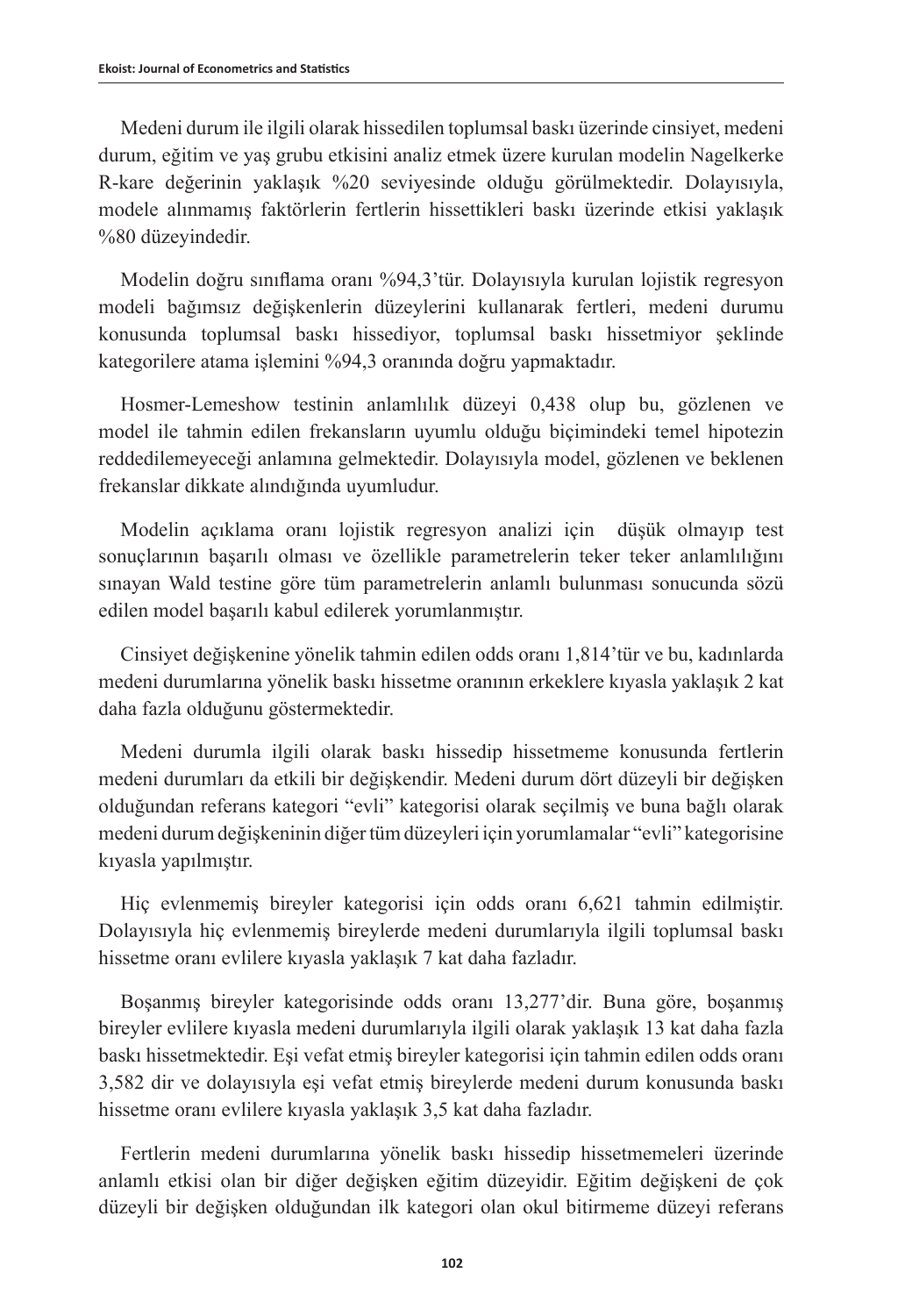kategori seçilmiş ve model çözümleri buna göre gerçekleştirilmiştir. Dolayısıyla yorumlamalar da yine bu kategoriye göre yapılmıştır.

Eğitim durumu, değişken düzeyinde anlamlı bir değişken olmakla beraber değişkenin düzeyleri açısından bakıldığında sadece lisansüstü mezunları açısından istatistik açıdan anlamlı olduğu görülmektedir. Buna göre, lisansüstü mezunlarının medeni durumlarına yönelik baskı hissetme oranının okul bitirmeyenlere kıyasla yaklaşık 2 (1,861) kat daha fazla olduğu tahmin edilmektedir.

Fertlerin medeni durumlarıyla ilgili olarak baskı hissedip hissetmemeleri konusunda yaş da etkili bir değişkendir. Yaş grubu, çok düzeyli kategorik değişken sınıfında yer aldığından son yaş kategorisi olan 65 + yaş grubu referans kategori seçilmiş ve tüm odds oranı yorumları bu kategoriye göre yapılmıştır. Buna göre 18-24 yaş grubunda<sup>1\*</sup> medeni durum konusunda baskı hissetme oranı,  $65 + \gamma$ aş grubuna kıyasla yaklaşık 2 kat daha fazladır. Diğer yaş grupları açısından bakıldığında ise, yine 65 + yaş grubuna kıyasla 25-34 yaş grubunda 4 kat, 35-44 yaş grubunda yaklaşık 3 kat, 45-54 yaş grubunda ise yaklaşık 2 kat daha fazla baskı hissedildiği anlaşılmaktadır. 55-64 yaş grubu için tahmin edilen parametrenin Wald testi sonucunda istatistik açıdan anlamsız olduğu kabul edildiğinden söz konusu yaş grubu için odds oranı yorumlanmamıştır.

Medeni duruma yönelik kadınların erkeklere kıyasla daha fazla toplumsal baskı hissettiği, boşanmış bireylerde ve hiç evlenmemiş bireylerde evlilere kıyasla daha fazla baskı hissedildiği anlaşılmaktadır. Öte yandan, 25-34 ve 35-44 yaş gruplarında medeni durum konusunda hissettikleri toplumsal baskının 65+ yaş grubuna kıyasla çok yüksek olduğu görülmektedir. Eğitim düzeyi açısından değerlendirildiğinde ise özellikle lisansüstü mezunlarında baskının daha fazla hissedildiği anlaşılmaktadır.

### **Fertlerin Kılık Kıyafet Konusunda Toplumsal Baskı Hissetmelerinde Demografik Faktörlerin Etkisi**

Bireylerin kılık kıyafetleriyle ilgili olarak toplumsal baskı hissetmelerinde cinsiyet, medeni durum, yaş ve eğitim düzeyinin etkisini analiz etmek üzere oluşturulan lojistik regresyon modelinin sonuçları Tablo 4'te verilmiştir.

| Kilik Kiyafetle Ilgili Toplumsal Baski Hissetmede Demografik Faktorlerin Etkisi |          |                         |                            |                      |                                      |  |  |
|---------------------------------------------------------------------------------|----------|-------------------------|----------------------------|----------------------|--------------------------------------|--|--|
| Değişken<br><b>Düzevleri</b>                                                    |          | <b>Standart</b><br>Hata | Wald<br><i>İstatistiği</i> | Anlamlılık<br>Düzevi | <b>Odds Orani</b><br>Exp $(\beta_i)$ |  |  |
| Cinsiyet / Kadın                                                                | 1.217    | 0.126                   | 93.791                     | 0,000                | 3,378                                |  |  |
| Medeni Durum                                                                    |          |                         | 6,385                      | 0.094                |                                      |  |  |
| Hic evlenmedi                                                                   | 0.289    | 0.148                   | 3,820                      | 0.051                | 1,335                                |  |  |
| Bosand <sub>1</sub>                                                             | 0.072    | 0.287                   | 0,063                      | 0,801                | 1.075                                |  |  |
| Esi öldü                                                                        | $-0.604$ | 0.377                   | 2,558                      | 0.110                | 0.547                                |  |  |
| Eğitim Durumu                                                                   |          |                         | 57,338                     | 0.000                |                                      |  |  |

*Kılık Kıyafetle İlgili Toplumsal Baskı Hissetmede Demografik Faktörlerin Etkisi*

Tablo 4

 $\mathbf 1$ Söz konusu düzeyde odds oranı 0,087 düzeyinde anlamlıdır.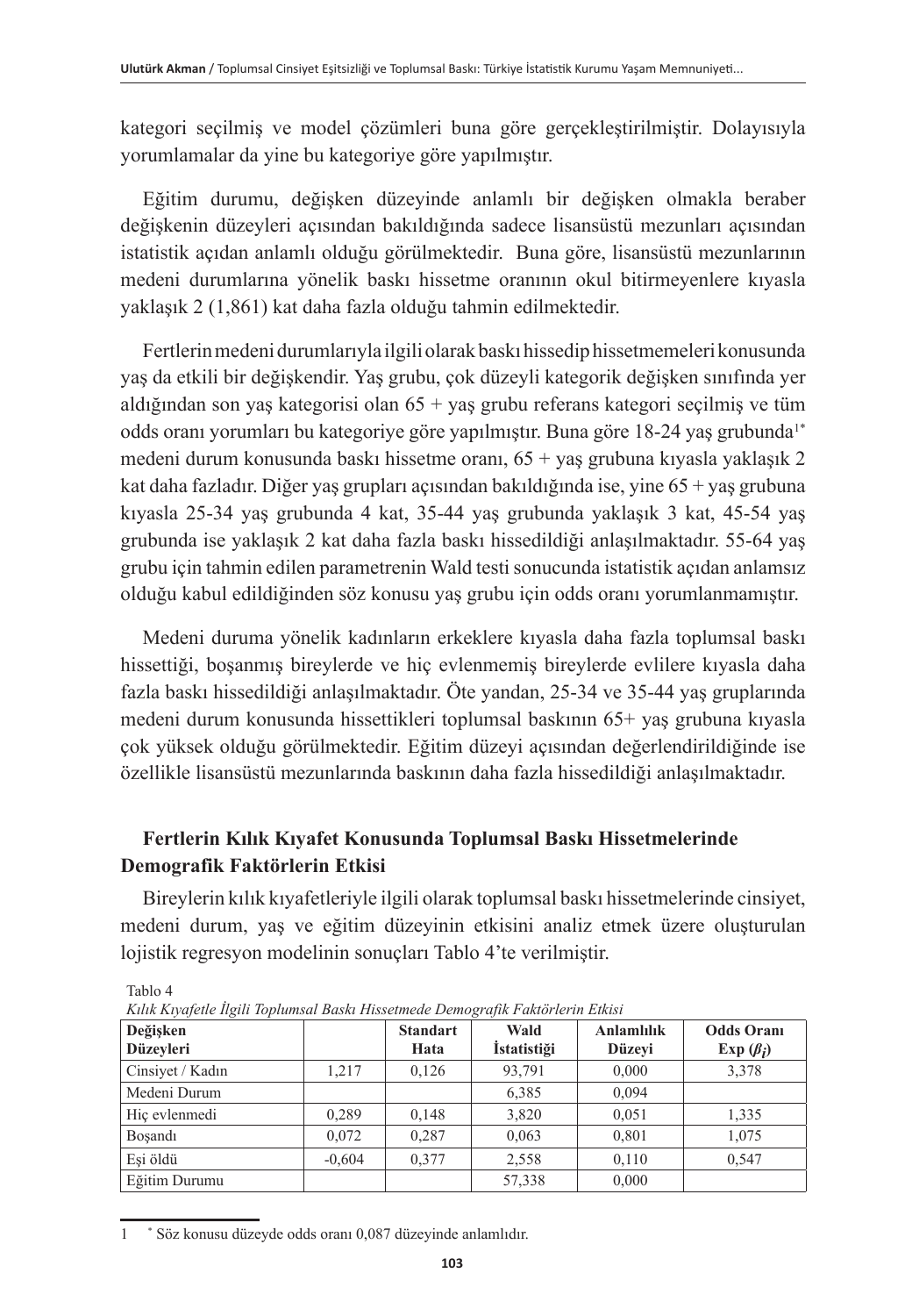| İlkokul                                                             | $-0,361$ | 0,214 | 2,843   | 0,092 | 0,697 |  |  |
|---------------------------------------------------------------------|----------|-------|---------|-------|-------|--|--|
| Ortaokul                                                            | $-0.050$ | 0,226 | 0,048   | 0,826 | 0,952 |  |  |
| Lise                                                                | 0,028    | 0,215 | 0,017   | 0,895 | 1,029 |  |  |
| Fakülte/Yüksekokul                                                  | 0,611    | 0,205 | 8,882   | 0,003 | 1,842 |  |  |
| Lisansüstü                                                          | 1,289    | 0,302 | 18,260  | 0,000 | 3,630 |  |  |
| Yaş grubu                                                           |          |       | 38,037  | 0,000 |       |  |  |
| 18-24                                                               | 1,154    | 0,299 | 14,929  | 0,000 | 3,170 |  |  |
| $25 - 34$                                                           | 0,963    | 0,268 | 12,913  | 0,000 | 2,619 |  |  |
| 35-44                                                               | 0,613    | 0,269 | 5,194   | 0,023 | 1,846 |  |  |
| 45-54                                                               | 0,193    | 0,286 | 0,458   | 0,498 | 1,213 |  |  |
| 55-64                                                               | $-0,158$ | 0,314 | 0,255   | 0,614 | 0,854 |  |  |
| Sabit parametre                                                     | $-4.644$ | 0,274 | 287,992 | 0,000 | 0,010 |  |  |
| Cox-Snell R-kare değeri: 0,034                                      |          |       |         |       |       |  |  |
| Nagelkerke R-kare değeri: 0,112                                     |          |       |         |       |       |  |  |
| Doğru sınıflama oranı: %95,7                                        |          |       |         |       |       |  |  |
| Hosmer-Lemeshow Test İstatistiği: 5,105; anlamlılık seviyesi: 0,746 |          |       |         |       |       |  |  |

Kılık kıyafet konusunda hissedilen toplumsal baskı üzerinde cinsiyet, medeni durum, eğitim ve yaş grubu etkisini analiz etmek üzere kurulan modelin Nagelkerke R-kare değerinin yaklaşık %11,2 seviyesinde olduğu görülmektedir. Dolayısıyla, modele alınmamış faktörlerin fertlerin hissettikleri baskı üzerinde etkisi yaklaşık %88,8 düzeyindedir.

Modelin doğru sınıflama oranı %95,7'dir. Dolayısıyla kurulan lojistik regresyon modeli bağımsız değişkenlerin düzeylerini kullanarak fertleri, kılık kıyafet konusunda toplumsal baskı hissediyor, toplumsal baskı hissetmiyor şeklinde kategorilere atama işlemini %95,7 oranında doğru yapmaktadır.

Hosmer-Lemeshow testinin anlamlılık düzeyi 0,746 olup, bu, gözlenen ve lojistik regresyon modeliyle tahmin edilen frekansların uyumlu olduğu biçimindeki temel hipotezin reddedilemeyeceği anlamına gelmektedir. Dolayısıyla model, gözlenen ve beklenen frekanslar dikkate alındığında uyumludur.

Modelin açıklama oranı lojistik regresyon analizi için çok düşük olmayıp test sonuçlarının başarılı olması ve özellikle parametrelerin teker teker anlamlılığını sınayan Wald testine göre tüm değişkenlerin anlamlı olması sonucunda sözü edilen model başarılı kabul edilerek yorumlanmıştır.

Cinsiyet değişkenine yönelik tahmin edilen odds oranı 3,378'dir ve bu, kadınlarda kılık kıyafet konusunda toplumsal baskı hissetme oranının erkeklere kıyasla yaklaşık 3,5 kat daha fazla olduğunu göstermektedir.

Kılık kıyafet konusunda toplumsal baskı hissedip hissetmemeye yönelik fertlerin medeni durumları da etkili bir değişkendir. Medeni durum dört düzeyli bir değişken olduğundan referans kategori "evli" kategorisi olarak seçilmiş ve buna bağlı olarak medeni durum değişkeninin diğer tüm düzeyleri için yorumlamalar "evli" kategorisine kıyasla yapılmıştır.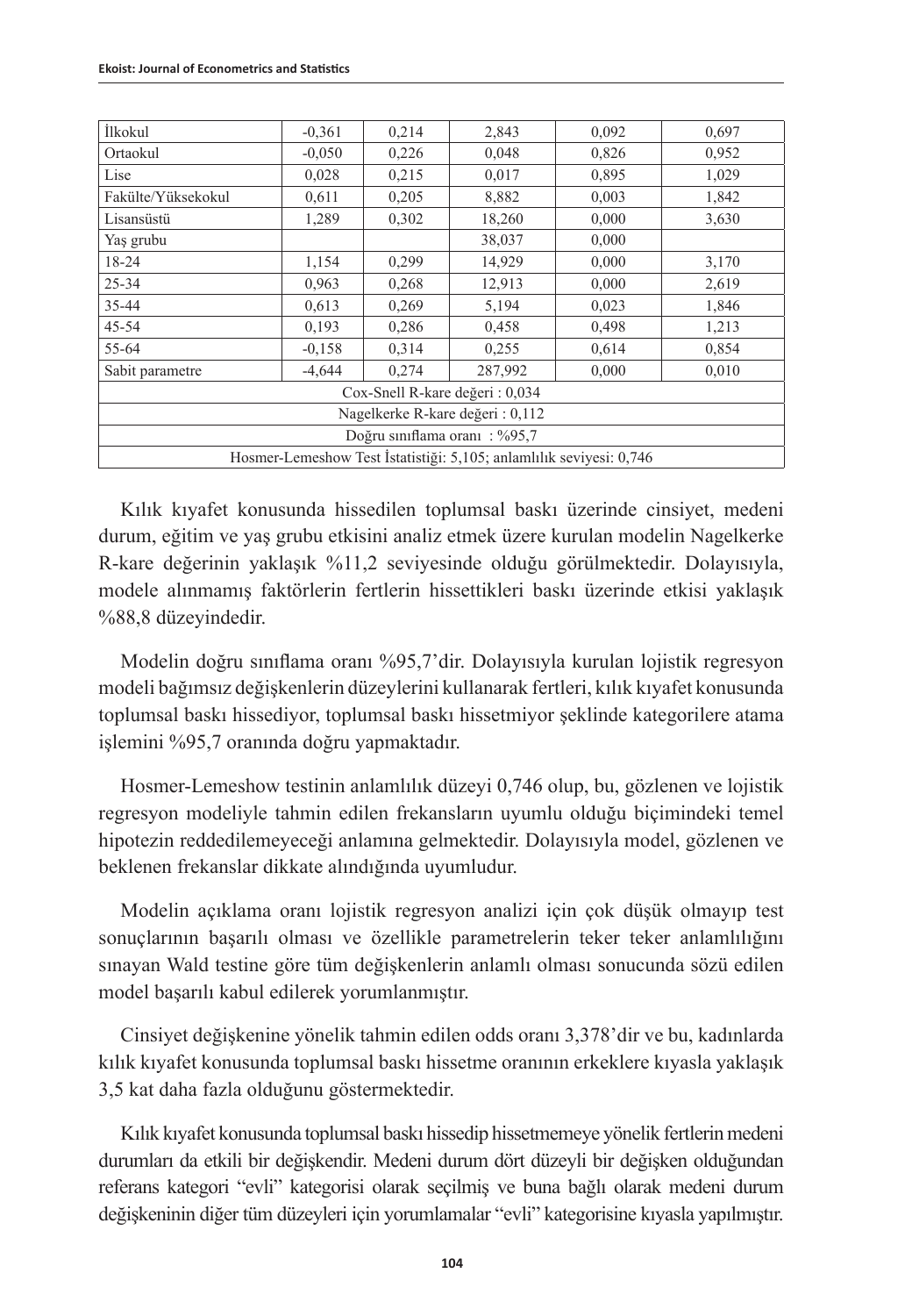Hiç evlenmemiş bireyler kategorisi için odds oranı 1,335 tahmin edilmiştir. Dolayısıyla hiç evlenmemiş bireylerde kılık kıyafet konusunda toplumsal baskı hissetme oranı evlilere kıyasla yaklaşık 1,5 kat daha fazladır. Diğer değişken düzeylerinde ilişki anlamlı değildir.

Fertlerin kılık kıyafet konusunda baskı hissedip hissetmemeleri üzerinde anlamlı etkisi olan bir diğer değişken eğitim düzeyidir. Eğitim değişkeni de çok düzeyli bir değişken olduğundan ilk kategori olan okul bitirmeme düzeyi referans kategori seçilmiş ve model çözümleri buna göre gerçekleştirilmiştir. Dolayısıyla yorumlamalar da yine bu kategoriye göre yapılmıştır.

Eğitim durumu, kılık kıyafet konusunda baskı hissetmeye yönelik değişken düzeyinde anlamlı bir değişken olmakla beraber değişkenin düzeyleri açısından bakıldığında sadece fakülte/yüksekokul ve lisansüstü mezunları için istatistik açıdan anlamlı bir ilişki söz konusudur. Buna göre, fakülte/yüksekokul mezunlarının kılık kıyafet konusunda baskı hissetme oranı okul bitirmeyenlere kıyasla 1,842 kat daha fazladır. Lisansüstü mezunlarında ise bu oranın 3,630 kat daha fazla olduğu görülmektedir.

Fertlerin kılık kıyafet konusunda toplumsal baskı hissetmelerine yönelik olarak yaş da etkili bir değişkendir. Yaş grubu, çok düzeyli kategorik değişken sınıfında yer aldığından son yaş kategorisi olan 65 + yaş grubu referans kategori seçilmiş ve tüm odds oranı yorumları bu kategoriye göre yapılmıştır. Buna göre 18-24 yaş grubunda giyim konusunda toplumsal baskı hissetme oranı, 65 + yaş grubuna kıyasla yaklaşık 3 kat daha fazladır. Diğer yaş grupları açısından bakıldığında ise, yine 65 + yaş grubuna kıyasla 25-34 yaş grubunda yaklaşık 3 kat, 35-44 yaş grubunda yaklaşık 2 kat daha fazla baskı hissedildiği anlaşılmaktadır. Diğer yaş grupları için tahmin edilen parametrelerin Wald testi sonucunda istatistik açıdan anlamsız oldukları kabul edildiğinden söz konusu yaş grupları için odds oranları yorumlanmamıştır.

Kılık kıyafet konusunda kadınların erkeklere kıyasla daha fazla toplumsal baskı hissettiği, hiç evlenmemiş bireylerde de evlilere kıyasla daha fazla baskı hissedildiği anlaşılmaktadır. Öte yandan, özellikle 25-34 ve 35-44 yaş gruplarının kılık kıyafet konusunda hissettikleri toplumsal baskının diğer yaş gruplarından daha yüksek olduğu görülmektedir. Eğitim düzeyi açısından değerlendirildiğinde ise özellikle fakülte/yüksekokul ve lisansüstü mezunlarında kılık kıyafet konusunda baskının daha fazla hissedildiği anlaşılmaktadır.

#### **Tartışma ve Sonuç**

İnsan son derece karmaşık yapısıyla biyolojik, psikolojik, sosyal ve kültürel bir varlık olarak tanımlanabilir. Tüm bu bileşenlerle beraber insan, cinsiyet başta olmak üzere çeşitli biyolojik özelliklerle dünyaya gelmekte, bir kısmı genetik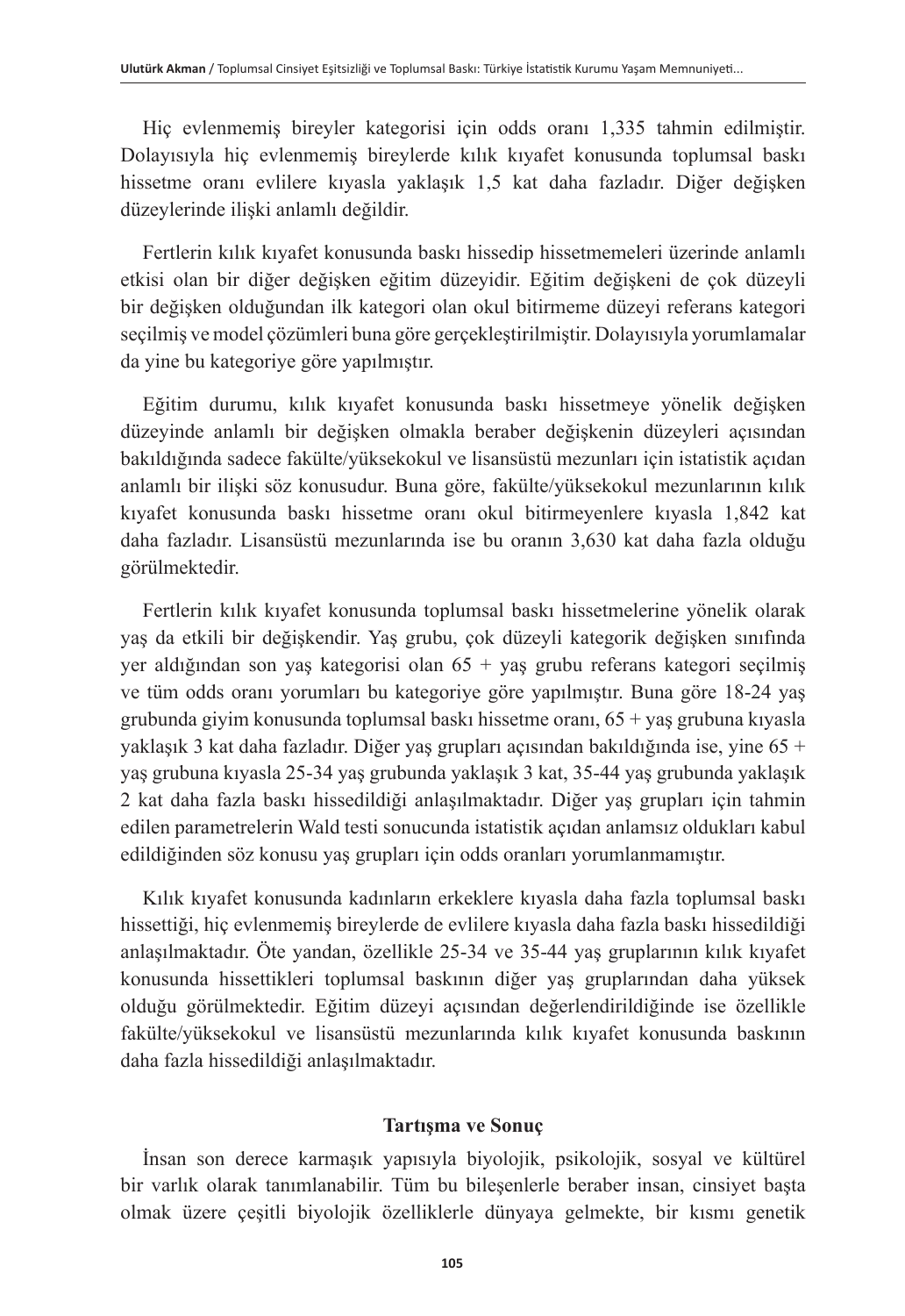geçişle bir kısmı yaşadığı çevreyle, bir kısmı ise tamamen kendi karakteriyle ilgili psikolojik özellikleriyle ve içinde yaşadığı toplumun sosyal ve kültürel koşullarıyla şekillenmektedir. Bu bağlamda her insan, biyolojik özelliklerinin yanında yaşadığı sosyokültürel ve sosyoekonomik çevrenin yanı sıra kişilik özellikleriyle de şekillenen kimliğiyle, benzersiz ve tektir.

Yukarıda açıklamaya çalıştığımız tüm bu özellikleriyle insan, en küçük sosyal kurum olarak ailenin ve en geniş anlamda da toplumun bir üyesidir. Dolayısıyla, toplum içinde yaşamanın sonucu olarak hayatı boyunca sosyal ve kültürel düzeyde olumlu ve olumsuz etkilere, yönlendirmelere, teşvik ve eleştirilere maruz kalmakta ve yine toplumca benimsenmiş sosyal ve kültürel normlara uygun biçimde yaşamak durumunda kalmaktadır. Bu bağlamda insandan, yaşadığı sosyal ve kültürel çevrenin gereklerine göre giyinmesi, davranması ve sosyalleşmesi beklenmektedir.

Cinsiyet insanı niteleyen temel özelliklerden biridir ve cinsiyet denince ilk olarak akla doğuştan gelen kadın ve erkek olma hali gelir. Oysa cinsiyet kavramı doğuştan gelen kadın ve erkek olma durumu dışında çok daha fazla anlam içermektedir. Biyolojik anlamda bireylerin kadın-erkek olarak ayrımı yaşamın ilk yıllarından itibaren toplumsal düzlemde bireye biçilen toplumsal cinsiyet rolleriyle pekiştirilir. Toplum kadın ve erkek olarak nitelenen iki cinse toplumsal görevler, roller ve davranış biçimleri yükleyerek onları şekillendirir. Bu bağlamda toplum, kadın ve erkeği nasıl giyinecekleri, nasıl davranacakları, kendileri için nelerin normal nelerin normal dışı sayılacağı, kendilerinden neler beklendiği ve nelerden sorumlu tutulacakları gibi pek çok konuda telkinde bulunarak, yönlendirerek ve yeri geldiğinde eleştirip ayıplayarak biyolojik cinsiyetin üzerine toplumsal cinsiyeti inşa etmektedir.

Doğuşta insan üst kavramı altında eşit olarak dünyaya gelen iki cins, toplumun belirlediği roller, yüklediği görev ve sorumluluklar ve dayattığı davranış modelleri sonucunda eşit olmaktan uzaklaşmakta ve toplumsal cinsiyet eşitsizliği ortaya çıkmaktadır. Öte yandan, toplumsal cinsiyet eşitsizliği kadına yönelik olarak ortaya yaşanmakta diğer deyişle doğuşta iki cins için geçerli olan eşitlik kadın aleyhine bozulmaktadır. Kadın aleyhine bozulan bu denge, kamusal alan özel alan ayrımı içinde kadının özel alan olarak nitelenen ve aile, arkadaş çevresiyle sınırlı olan yaşam alanına itilmesine sebep olmaktadır.

Kadının toplumsal varlığı, kimliği ve eylemleri tanımlanmaya çalışılırken referans noktası olarak kamusal alanın alındığı görülür. Bu bağlamda kamusal alan, giyim, davranış, tutum vb. pek çok açıdan kadının erkeğe kıyasla çok daha fazla toplumsal baskıya maruz kaldığı yaşam alanıdır. Başka bir deyişle, kamusal alan, kadınların görünür oldukları yaşam alanlarında çeşitli sınırlama ve baskılara uğramasına sebep olmaktadır. Söz konusu sınırlama ve baskılar, giyimlerinden konuşma ve gülüşlerine, davranışlarından sosyalleşmelerine ve hatta dışarıda bulunabilecekleri saatlere kadar çok geniş bir alanda toplumsal ya da sosyal baskı altında hissetmelerine yol açmaktadır.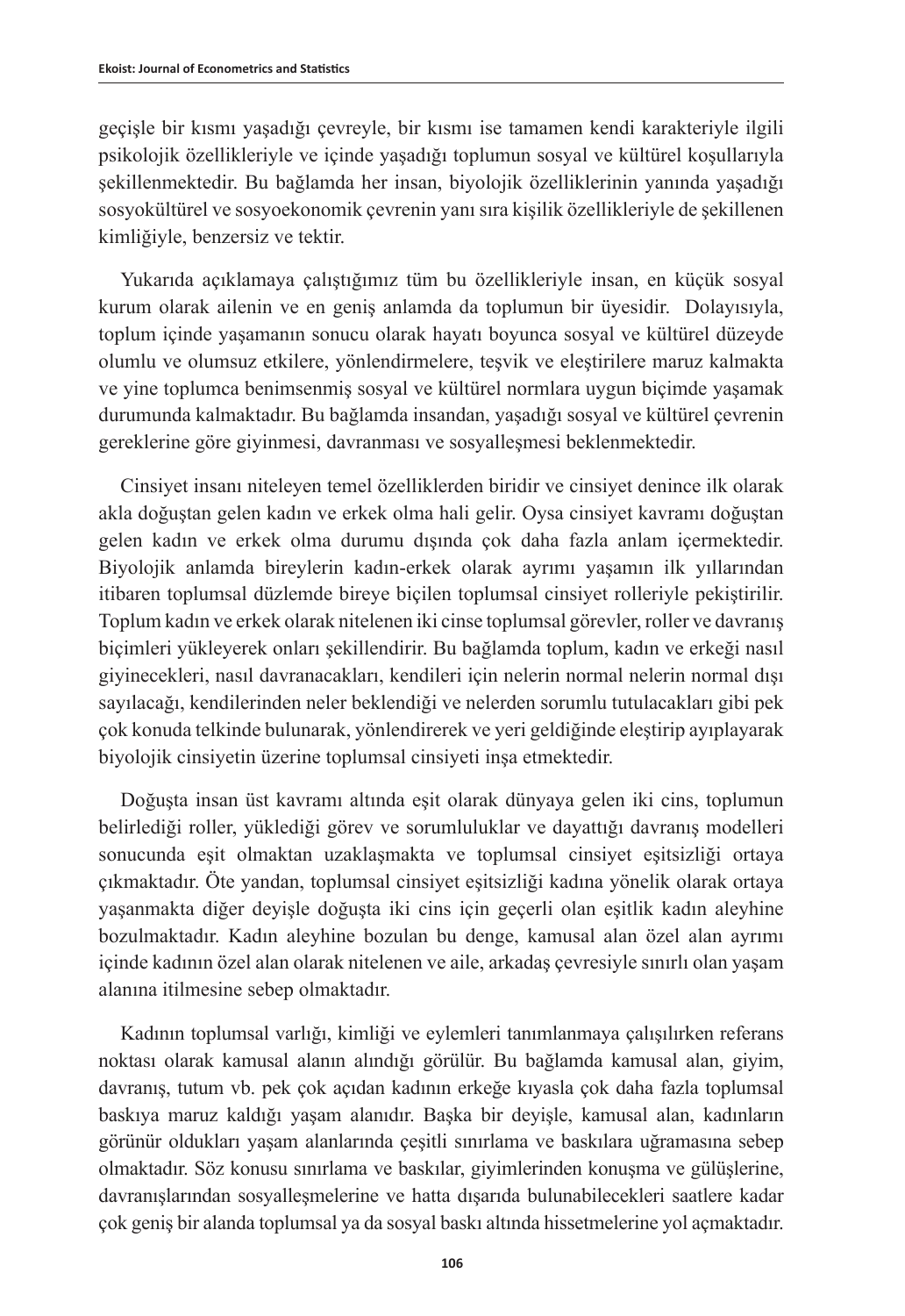Genel olarak değerlendirildiğinde, kadının kamusal alanda yaşadığı sınırlama ve baskılar sadece erkeklerden değil; toplumun değer yargılarıyla yetiştirilmiş ve toplumsal cinsiyet algısı geleneksel anlayışa göre belirlenmiş ve benimsetilmiş, içinde yaşadığı toplumsal düzeni sorgulamayan kadınlardan da kaynaklanmaktadır. Bu sebeple kadına yönelik söz konusu baskı ve sınırlamalar toplumsal ya da sosyal baskı niteliği taşımaktadır.

Toplum baskısı, toplumun insanlar üzerinde oluşturduğu davranışsal ve ruhsal yaptırım gücünü ifade etmekte ve toplum tarafından benimsenmiş düşünce ve davranış biçimlerinin, toplumun tüm bireylerine benimsetilme çabası sonucunda ortaya çıkmaktadır.

Toplumsal baskı, toplum içinde yer alan tüm bireyler üzerinde hissedilmekle birlikte toplumsal cinsiyet algısına bağlı olarak kadınlar üzerinde daha etkilidir. Toplumsal cinsiyet eşitsizliğinin belirgin yaşandığı az gelişmiş ya da gelişmekte olan ülkelerde ve geleneksel toplumlarda kadınların maruz kaldığı toplumsal baskı daha yaygın ve şiddetli olmaktadır.

Yaşam Memnuniyeti Araştırması Türkiye İstatistik Kurumu tarafından her yıl düzenli olarak gerçekleştirilmekte ve bu araştırmada, katılımcıların çeşitli konulara ilişkin hissettikleri toplumsal baskıyı belirlemek amacıyla sorulara da yer verilmektedir. Bu çalışmada sözü edilen sorular içinde yer alan, katılımcıların cinsiyet, medeni durum ve giyim kuşam konularında hissettikleri toplumsal baskıyı belirlemek amacıyla sorulan sorular temel alınmış ve böylece hissedilen toplumsal baskı üzerinde cinsiyetin etkili bir değişken olup olmadığı lojistik regresyon modelleriyle analiz edilmiştir. Öte yandan, cinsiyet, medeni durum ve kılık kıyafet konusunda hissedilen toplumsal baskının bireylerin diğer demografik özellikleriyle ilişkisi de araştırılmıştır.

Gerçekleştirilen analizler sonucunda kadınların cinsiyetleri, medeni durumları ve kılık kıyafetleri konusunda erkeklerden çok daha yüksek oranda toplumsal baskıya maruz kaldıkları tespit edilmiştir. Bu durum kadın ve erkek arasındaki toplumsal cinsiyet eşitsizliğinin bir göstergesi kabul edilebilir.

Öte yandan, hiç evlenmemiş ve boşanmış bireylerde cinsiyete ve medeni duruma yönelik hissedilen baskının daha fazla olduğu ayrıca özellikle hiç evlenmemiş bireylerde kılık kıyafet konusunda hissedilen baskının da yüksek olduğu anlaşılmaktadır.

Eğitim ve yaş grupları açısından bakıldığında ise genç yaşlarda cinsiyet ve kılık kıyafet konusunda baskının daha fazla olduğu, eğitim seviyesi yükseldikçe cinsiyet ve medeni duruma yönelik baskının arttığı özellikle lisansüstü mezunlarında kılık kıyafet konusunda hissedilen baskının fazla olduğu görülmektedir.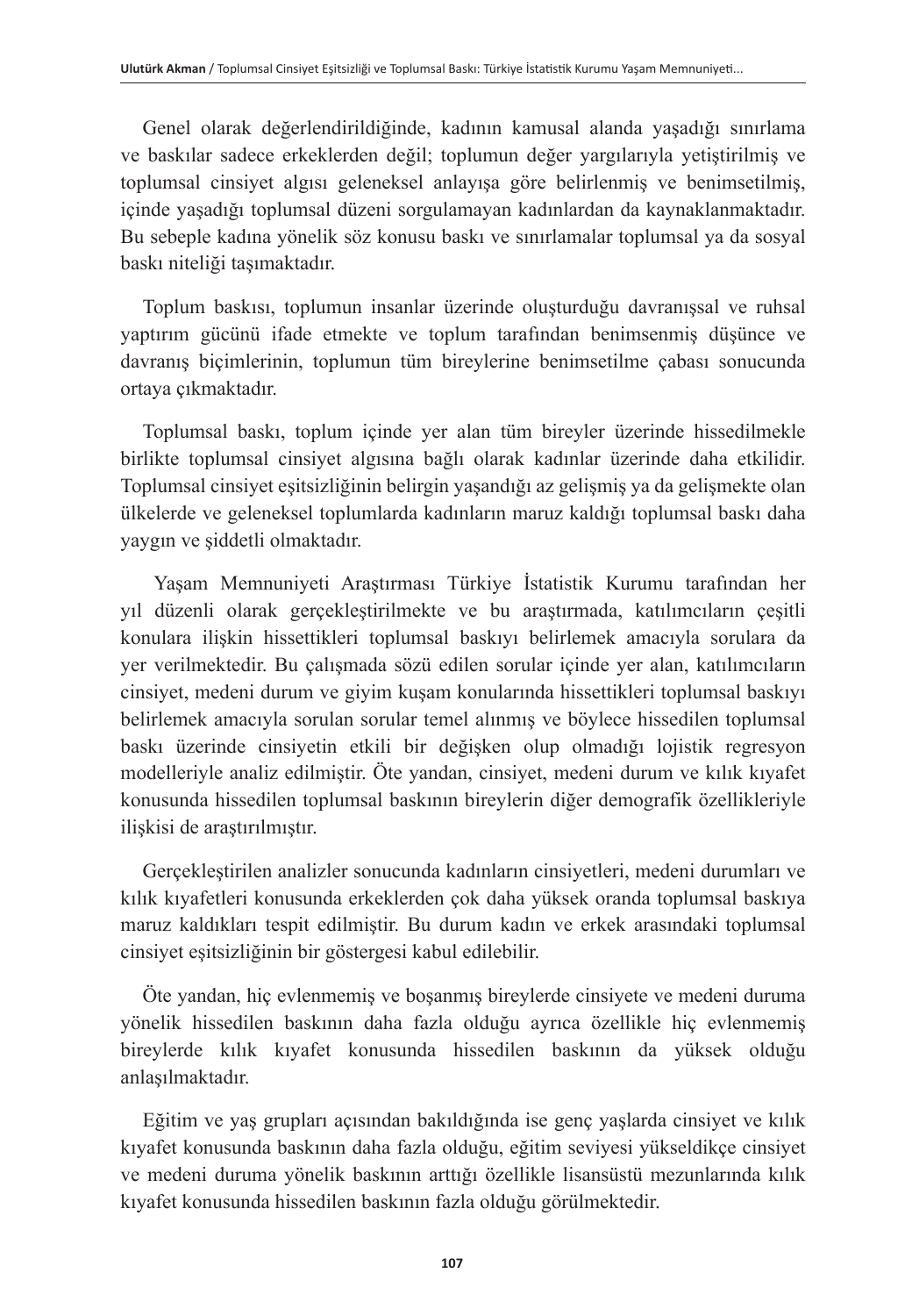Sonuç olarak, kadınlar cinsiyet, medeni durum ve giyim kuşamları konusunda erkeklerden daha fazla toplumsal baskıya maruz kaldıklarını hissetmektedir. Genel olarak değerlendirildiğinde genç yaşlarda cinsiyet, medeni durum ve kılık kıyafet konusunda toplumsal baskının daha fazla hissedildiği ayrıca eğitim seviyesi yükseldikçe de toplumsal baskının daha fazla hissedildiği görülmektedir.

**Hakem Değerlendirmesi:** Dış bağımsız.

**Çıkar Çatışması:** Yazar çıkar çatışması bildirmemiştir.

**Finansal Destek:** Yazar bu çalışma için finansal destek almadığını beyan etmiştir.

**Peer-review:** Externally peer-reviewed.

**Conflict of Interest:** The author has no conflict of interest to declare.

**Grant Support:** The author declared that this study has received no financial support.

#### **Kaynakça/References**

- Alacahan, O, Vatandaş, S. (2021). Kamusal-Özel Alan Ayrışmasının İnşa Süreci ve Sosyal Medya. *Manas Sosyal Araştırmalar Dergisi, 10*(1), 720-733. DOI: 10.33206/mjss.760499
- Arendt, H. (2006). İnsanlık Durumu (Çev. B. S. Şener). İstanbul: İletişim Yayınları.
- Berktay, F. (2004). "Kadınların İnsan Haklarının Gelişimi ve Türkiye", Sivil Toplum ve Demokrasi Konferans Yazıları, No:7, Sivil Toplum Kuruluşları Eğitim ve Araştırma Birimi, Bilgi Üniversitesi. [http://stk.bilgi.edu.tr/docs/berktay\\_std\\_7.pdf](http://stk.bilgi.edu.tr/docs/berktay_std_7.pdf)
- Beyoğlu, O. (2020). Toplum Baskısı, Kıbrıs Gazetesi 23 Eylül 2020, Çevrimiçi: [https://www.](https://www.kibrisgazetesi.com/toplum-baskisi-social-pressure-makale,12364.html) [kibrisgazetesi.com/toplum-baskisi-social-pressure-makale,12364.html](https://www.kibrisgazetesi.com/toplum-baskisi-social-pressure-makale,12364.html) Erişim Tarihi: 05.05.2021.
- Bingöl, O. (2014). Toplumsal Cinsiyet Olgusu ve Türkiye'de Kadınlık. *Karamanoğlu Mehmetbey Üniversitesi Sosyal ve Ekonomik Araştırmalar Dergisi, 2014*(3), 108-114. [https://doi.](https://doi.org/10.18493/kmusekad.36760) [org/10.18493/kmusekad.36760](https://doi.org/10.18493/kmusekad.36760)
- Çelebi, S. (2021). Sosyal Baskı, Vezirköprü Özlem Gazetesi, 5 Şubat 2021, Çevrimiçi: [http://](http://vezirkopruozlem.net/yazar-sosyal-baskI-1651.html) [vezirkopruozlem.net/yazar-sosyal-baskI-1651.html](http://vezirkopruozlem.net/yazar-sosyal-baskI-1651.html) , Erişim Tarihi: 04.08.2021
- Çiçekli, A. (2019). "Evinin Hanımı Çocuklarının Anası" Olan Kadının Kamusal Alan Mücadelesi. *Sosyal Bilimler Araştırma Dergisi, 8*(1), 1-14 [https://dergipark.org.tr/tr/pub/ssrj/](https://dergipark.org.tr/tr/pub/ssrj/issue/43336/510311) [issue/43336/510311](https://dergipark.org.tr/tr/pub/ssrj/issue/43336/510311)
- Demirbilek, S. (2007). Cinsiyet Ayrımcılığının Sosyolojik Açıdan İncelenmesi. *Finans&Politik Ekonomik Yorumlar, 44*(5), 511, 12-27.
- Ercins, G. ve Gökkaya V. B. (2011). "Toplumsal Cinsiyet ve Siyasal Yoksulluk", İç, Bölgesel ve Küresel Dinamikler: Türkiye ve Yakın Çevresinin İktisadi ve Siyasi Meseleleri, (der. Ayşegül Dumlu, Nihan Kütahnecioğlu, Sekine Özten Mert), 208-225.
- Geçit, B. (2013). John Stuart Mill'de Kadının Toplumsal Konumu. *Beytulhikme An International Journal of Philosophy, 3*(2), 105-127.
- <https://dergipark.org.tr/tr/pub/beytulhikme/issue/3487/47420>
- Gujarati, D. N. (2016). Örneklerle Ekonometri, (Çev. N. Bolatoğlu), BB101 Yayını, Ankara.
- Güdücü, B. (2018). Biyolojik Cinsiyet ve Toplumsal Cinsiyet, Toplumsal Cinsiyet Sosyolojisi (Editörler: D. Şenol, H. E. Kaya).1. Baskı. Lisans Yayıncılık. İstanbul. Çevrimiçi: [https://www.](https://www.academia.edu/45174575/Toplumsal_Cinsiyet_Sosyolojisi) [academia.edu/45174575/Toplumsal\\_Cinsiyet\\_Sosyolojisi](https://www.academia.edu/45174575/Toplumsal_Cinsiyet_Sosyolojisi) Erişim tarihi: 05.08.2021.